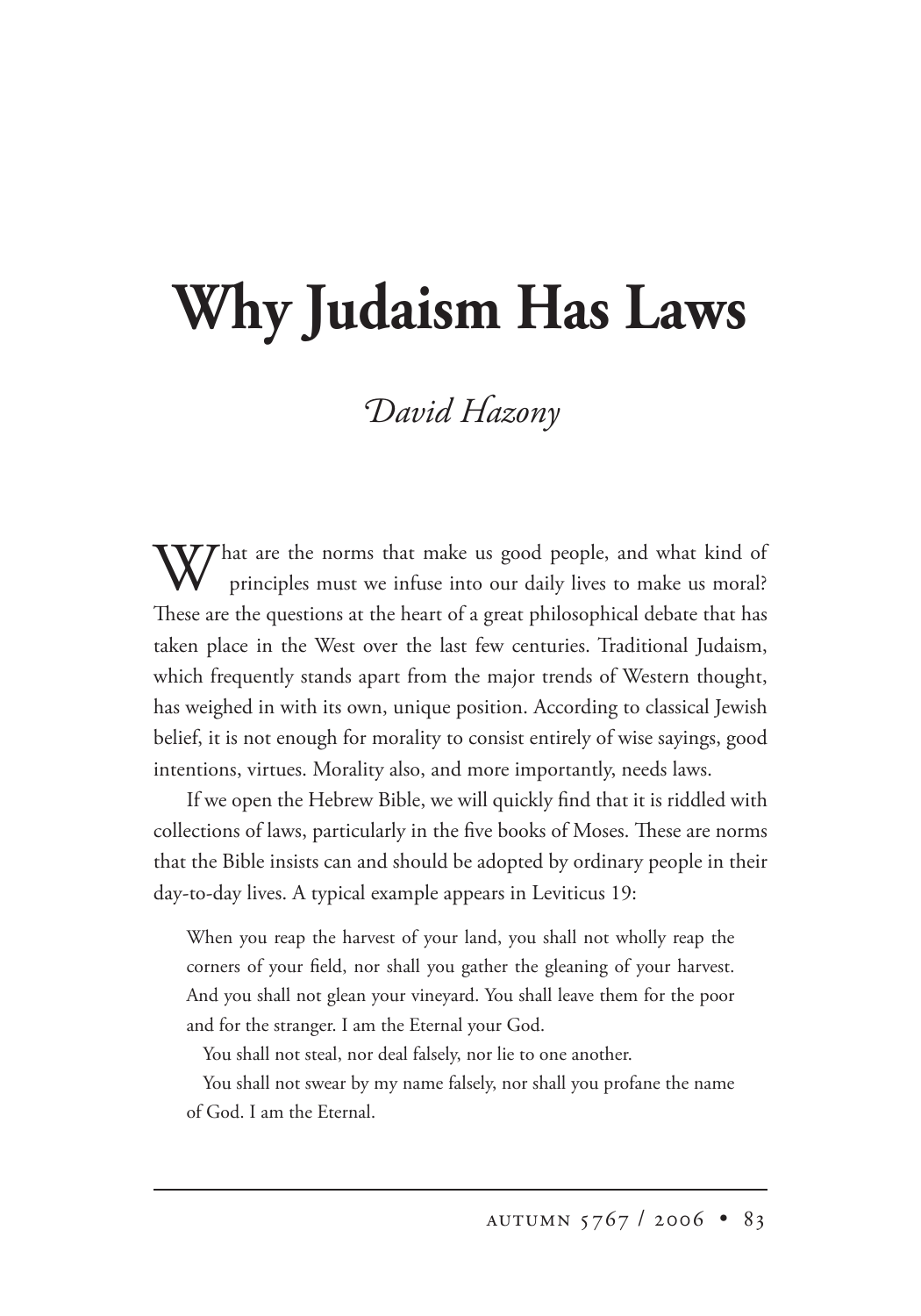You shall not defraud your neighbor nor rob him. The wages that of him that is hired shall not abide with you all night until morning.

You shall not curse the deaf, nor put a stumbling block before the blind, but shall fear your God. I am the Eternal.

You shall do no unrighteousness in judgment. You shall not respect the person of the poor, nor honor the person of the mighty. But in righteousness shall you judge your neighbor.

You shall not go up and down as a talebearer among your people.

Neither shall you stand aside when mischief befalls your neighbor. I am the Eternal. $<sup>1</sup>$ </sup>

Here we see that the Bible uses laws—that is, statements of concrete rules of behavior—to express not only certain ritual prescriptions, such as the Sabbath and holidays, but also moral ones, such as judging fairly and helping your neighbor. The rabbinic tradition continued this approach, developing alongside its rich literature of tales and legends a great legal corpus dedicated to setting the standards of good behavior not only in broad terms, but also in detail—namely, as a system of rules handed down in accordance with a tradition of right and wrong.

Of course, the very idea that morality can comprise a system of traditional rules is today problematic. We have been raised in a culture that emphasizes the decision-making independence of the individual, often to the exclusion of almost everything else. And we have been taught to think that even to speak of moral laws is somehow a threat to the foundations of what we today consider to be the model of a normal, responsible person. The idea that the individual should subordinate his or her daily life to a set of rules and standards that are defined by a *tradition*—that is from without, rather than from one's own understanding of right and wrong—seems to run counter to what modern life is all about.

But given the moral record of the Western world during the last century, we might want to leave ourselves room to reconsider. I think it is obvious that in the twentieth century, something went very wrong with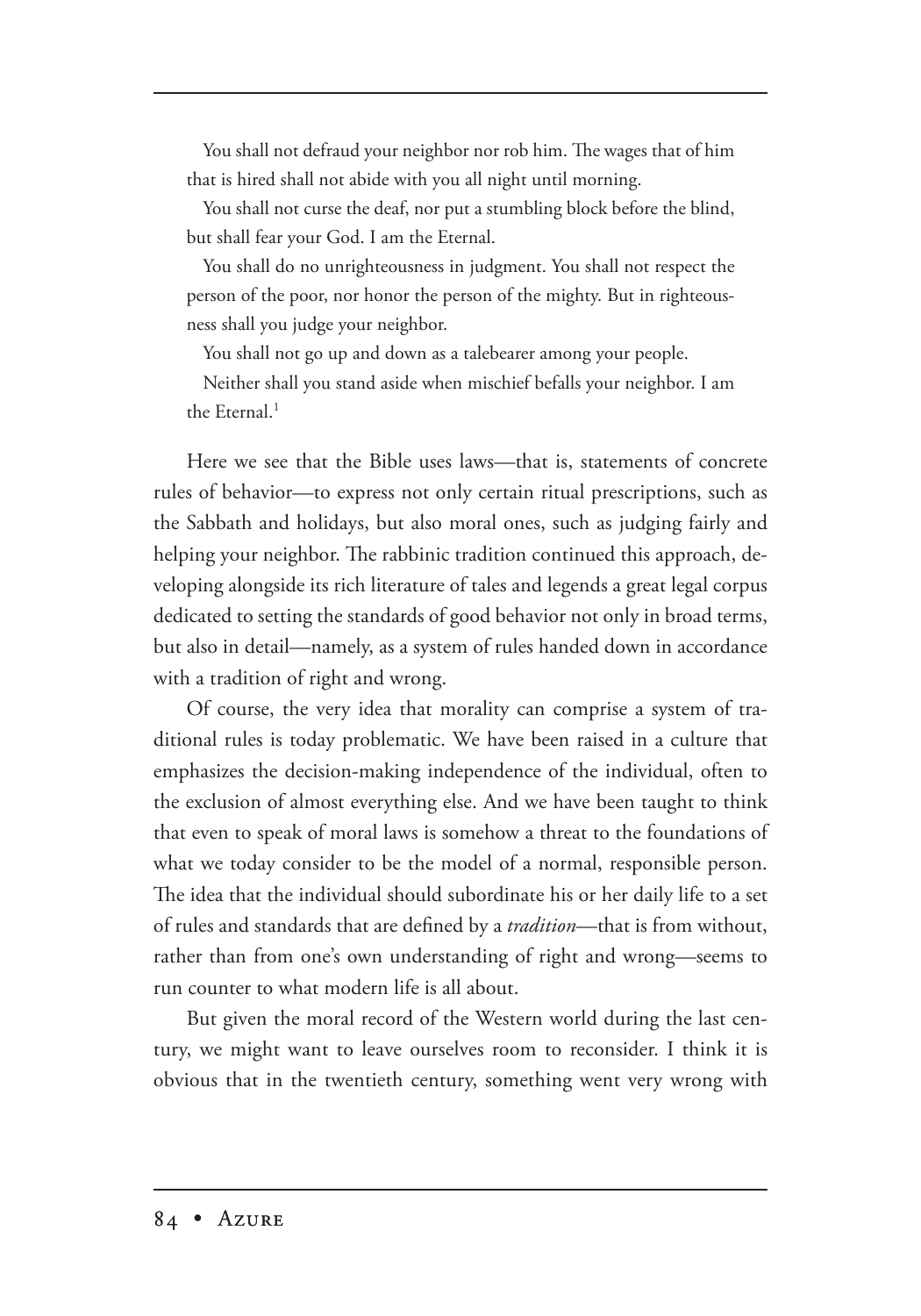Western morality. This was a century that opened with many believing that war was a thing of the past. But instead, dutiful, educated, supremely modern people who read Shakespeare and listened to Mozart embarked on horrific campaigns that resulted in the deaths of tens of millions of innocents. In the wake of World War I, the Holocaust, and the Gulag, it is hard to avoid the feeling that while Western civilization may excel at making people prosperous and physically healthy, it is still far from knowing how to make people good. A parallel advancement in morality is, it seems, beyond our reach.

I will suggest in what follows that Jewish tradition offers its own approach to the problem, a conception of morality that is different from the normative Western view. It rests on the institution of a system of moral law, or what has traditionally been called *halacha*—a way, or a path. I will try to make the case that in Judaism, the law is not simply a set of arbitrary or authoritative rules, but a discipline geared to orienting both the community and the individual toward a vision of the good society. Of course, trying to live according to such a system of law requires discipline and sacrifice. But we should at least consider the possibility that such hard work may be necessary, even vital, if we hope to overcome mankind's seemingly infinite capacity for barbarism.

Before beginning, however, I would like to note that interest in the question of whether we need law to become moral men and women, and what kind of law we need in order to be so, has enjoyed a rather impressive revival in recent years, in all of the various movements of Judaism. Orthodoxy, for example, has begun an earnest internal debate over whether that movement has gone too far in its focus on details, stringencies, and codes of law, at the expense of the broader values or principles that the law is meant to advance. At the same time, the Reform movement—the one branch of Judaism that rejected the idea of halacha—has reopened the issue of Jewish law in a significant way, as well. A salient example of this change is the platform adopted by the Reform rabbinate in 1999, which broke with its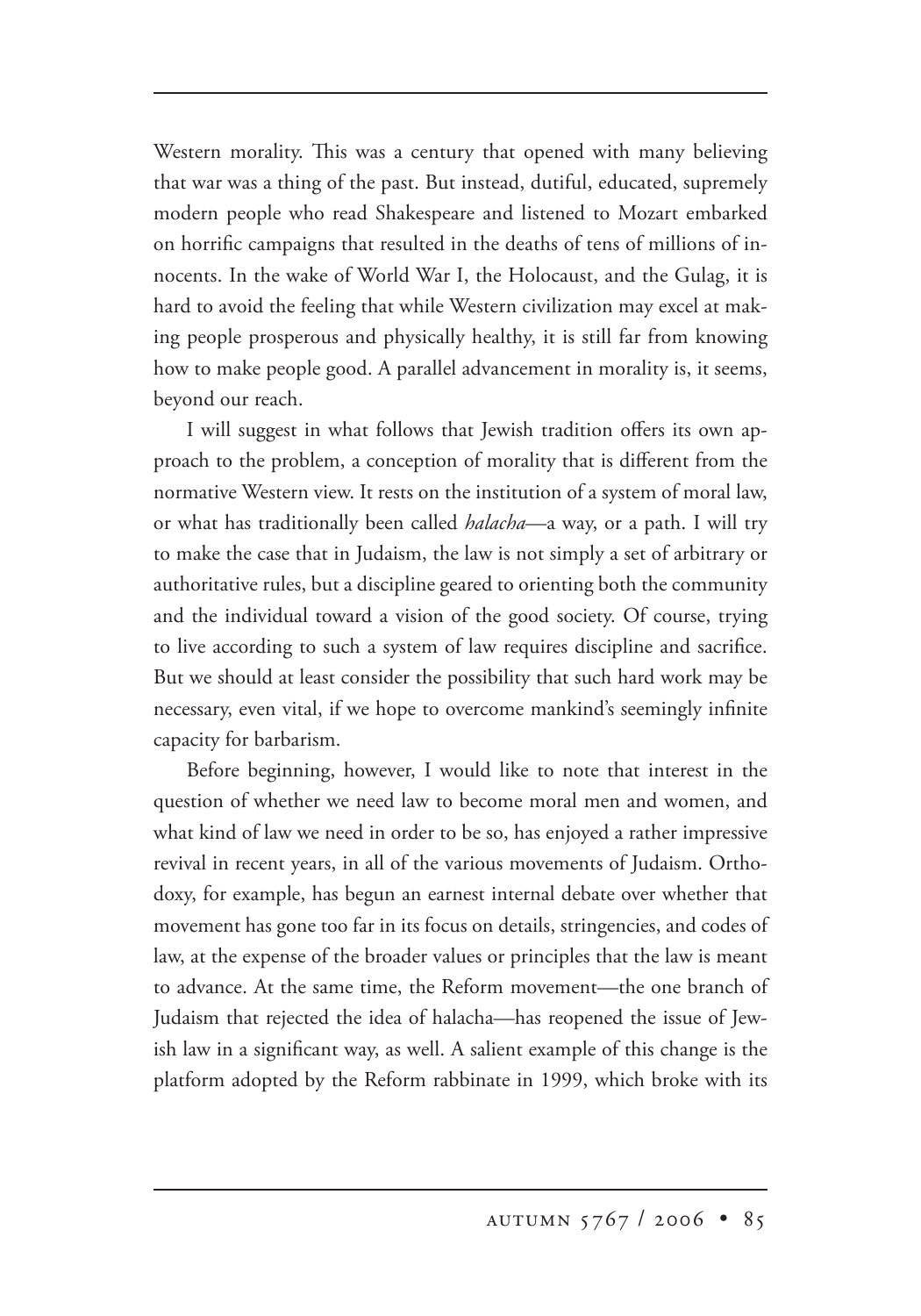century-long opposition to Jewish law in calling for the "ongoing study of the whole array of commandments," and for the renewed observance of many classical practices previously rejected by the movement.<sup>2</sup>

Whereas Jews in their different movements may argue over the specific weight and contents of law, the idea of a moral law will, it seems, always be a question for Jews, if for no other reason than because our central ancient texts, beginning with the Bible and continuing throughout the rabbinic tradition, are full of laws. And if we are to undertake an honest re-examination of Judaism by returning to its sources, we must at least take seriously the fact that, historically, it reserved a special place for law as a crucial element in the advancement of a vision of a moral people in history.<sup>3</sup> What I would like to suggest here is that there is a good reason for this, and that it has something to do with the Jewish understanding of morality in general, and of the way morality should be conveyed and instilled in Jewish thought and action in particular.

## **II**

To understand the meaning of law in Judaism, we must begin with the fact that Jewish morality differs from the mainstream Western approaches, in both their Christian and secular iterations. We begin with the following observation: Whereas the focus of the main streams of Western moral thought is on the *thoughts or beliefs or inner qualities* that a person brings to bear in his moral decision-making, in Judaism the most important thing is *the impact of our actions on our world*. <sup>4</sup> That is to say: Does a given action in fact make the world a better place than it would have been had the action not been taken?

We may find a typical example of what I am calling the mainstream Western view in the writings of Immanuel Kant, who can be said to have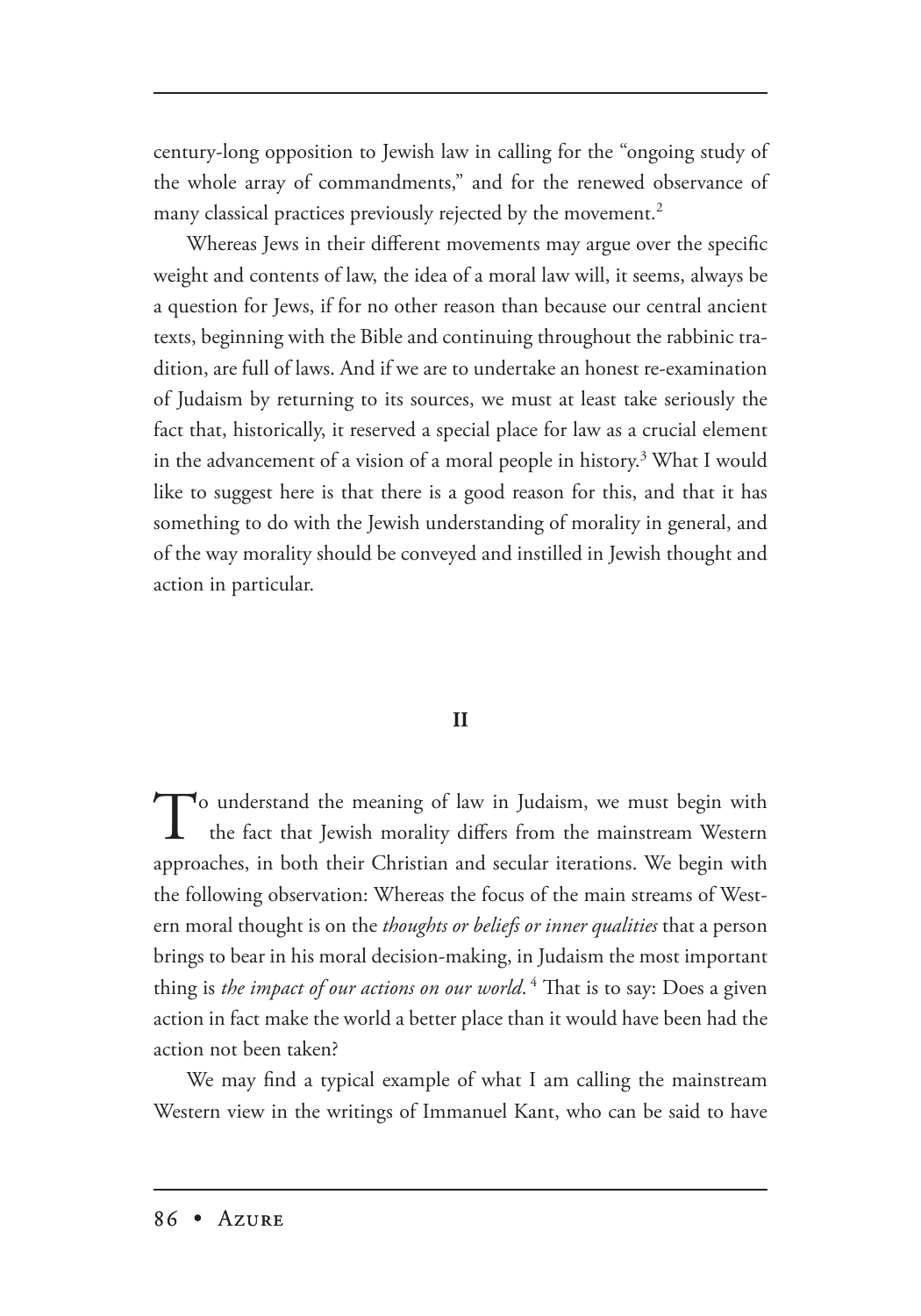been the founder of modern ethical thought. In his *Groundwork of the Metaphysics of Morals*, Kant makes it very clear that:

A good will is good not because of what it effects or accomplishes, because of its fitness to attain some proposed end, but only because of its volition, that is, it is good in itself…. Its usefulness or fruitlessness can neither augment nor diminish this value.<sup>5</sup>

In other words, a central theme in Kantian ethics is that it is the purity of one's decisions, rather than the result of one's actions, in which one's moral character is to be found. A similar emphasis can be found in the writings of C.S. Lewis, one of the most popular writers on Christianity of the last century. In his *Mere Christianity*, he writes:

When a man who has been perverted from his youth and taught that cruelty is the right thing, does some tiny little kindness, or refrains from some cruelty he might have committed… he may, in God's eyes, be doing more than you and I would do if we gave up life itself for a friend.... The bigness or smallness of the thing, *seen from the outside*, is not what really matters.<sup>6</sup>

These views are similar, and they should be familiar. For in Kant's rejection of the "usefulness or fruitlessness" of an action, as in Lewis' dismissal of "the bigness or smallness of the thing, seen from the outside," we see the common denominator that unites most Christian and Enlightenment thought on morals. This is the idea that what you actually succeed in achieving with your actions is of relatively little account. What really matters is what happens inside your soul. As we have often heard it said, it's the thought that counts.

Such views are, however, largely absent from the classical texts of Jewish tradition. What we find there is much more frequently a kind of morality that is deeply interested in the consequences of our actions: In whether or not we succeed in taking care of the needy, for instance, and in how we work together to create a good society.

This is felt most clearly in the teachings of the biblical prophets. The prophet Jeremiah, for example, presents God as denouncing the patrons of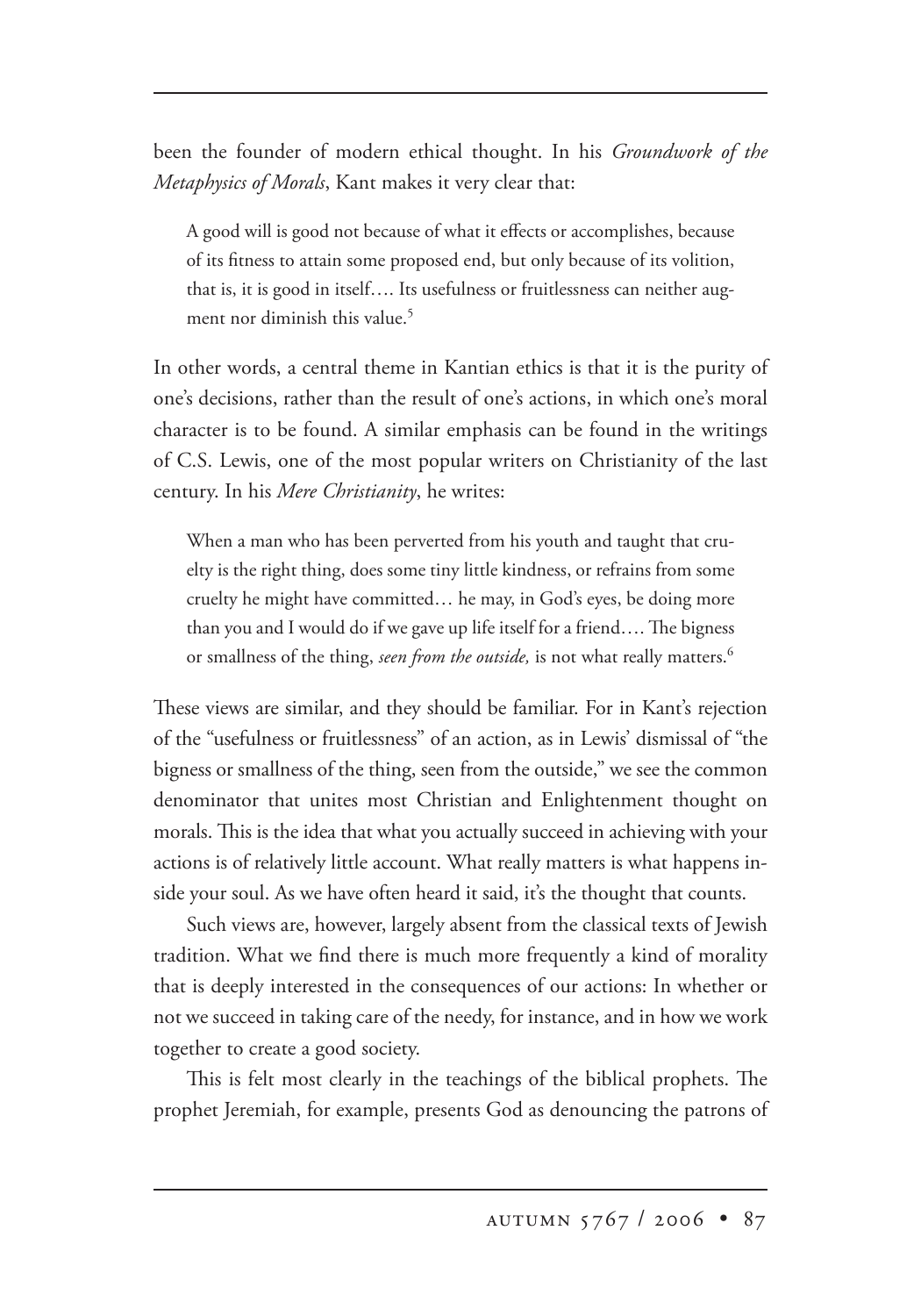society not for their impiety, but for their lack of justice, as reflected in the suffering of the needy and orphaned:

They are waxen fat, they are become sleek; Yea, they undertake deeds of wickedness; They plead not the cause of the fatherless... And the right of the needy they do not judge. Shall I not punish for these things? Says the Eternal; Shall my soul not be avenged On such a nation as this?<sup>7</sup>

For Jeremiah, God's vengeance is taken on that nation which does not "plead the cause of the fatherless," or which allows good intention without regard for results to distort the outcomes of the system in favor of the wealthy and powerful. This is what must inevitably happen in any system that is not explicitly dedicated to a good society as measured by results, for the good intentions of the naïve are invariably taken advantage of by the savvy and sophisticated.

Isaiah, too, sees the central problem of justice not as a matter of man's inability to adhere to absolute rules, but rather his inability to bring good into his world, and especially to those parts of it where the need is greatest. In one famous passage, he tells Israel to stop focusing exclusively on the sacrifices, which are less important than the moral reality which the law was meant to bring about:

What need have I of all your sacrifices? Says the Eternal.

I am sated with burnt offerings of rams,

And suet of fatlings,

And blood of bulls, or lambs, or of he-goats, when you come to appear before me.

Who has required this of your hand, to trample my courts? Bring me no more empty offerings.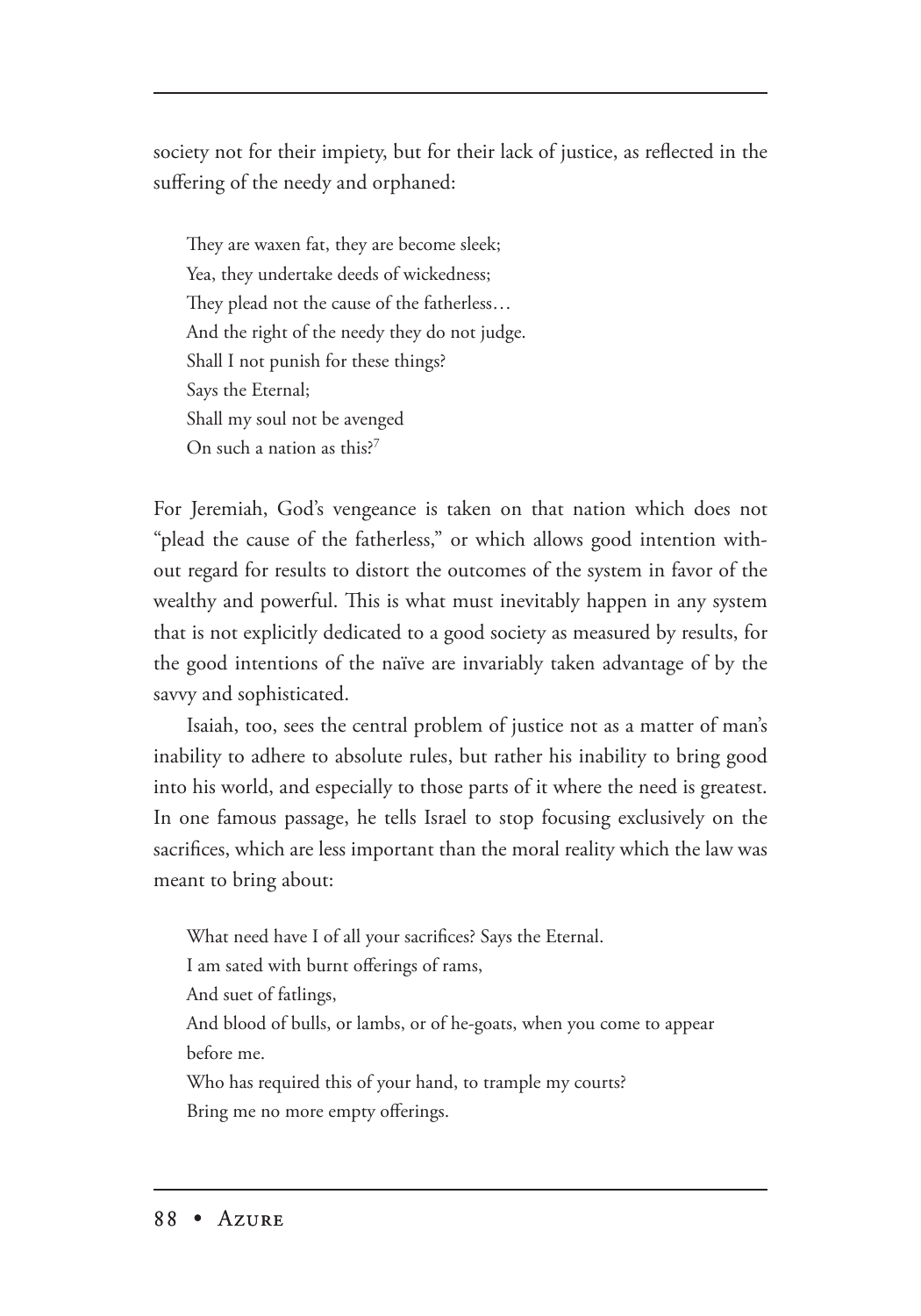The smell of abomination they are to me. As for your new moons and Sabbaths and religious assemblies, I cannot bear iniquity with solemn meeting. Your new moons and fixed seasons Fill me with loathing; They are become a burden to me; I am weary of enduring them... Cease to do evil; Learn to do good, Devote yourselves to justice; Aid the wronged. Uphold the rights of the orphan; Defend the cause of the widow.<sup>8</sup>

For the prophets, justice, like all moral categories, reflects the ability of a people to advance a vision of the good, and to re-orient itself in practice to a higher idea of what human communities are capable of achieving. This is, in fact, the Hebrew Bible's central concern, although our understanding of it has been so deeply influenced by both classical Christian and modernistic interpretations that we tend to forget it. Indeed, if there is any one striking fact about biblical Judaism, it is that good intentions are rarely if ever weighed over good outcomes. Kings are accountable for the kingdoms they lead; prophets rail against them for their failures to protect the needy, to root out idolatry, or to act morally. Foreign nations are upbraided for their reprehensible behavior. The idea that we are in truth not of this world, and that we should cut ourselves off from what Martin Buber called the "lowlands of causality," where things really happen, and instead attach ourselves to a pure existence that is beyond human, historical, social reality—this is almost completely absent from a thousand years of Jewish writing.

The rabbinic sages, as well, argued forcefully that Judaism aims at a set of moral values that are the very purpose of the law, including human dignity, life, peace between neighbors, honor to one's parents, honest business dealings, dignified speech, honoring the dead, and communal unity; and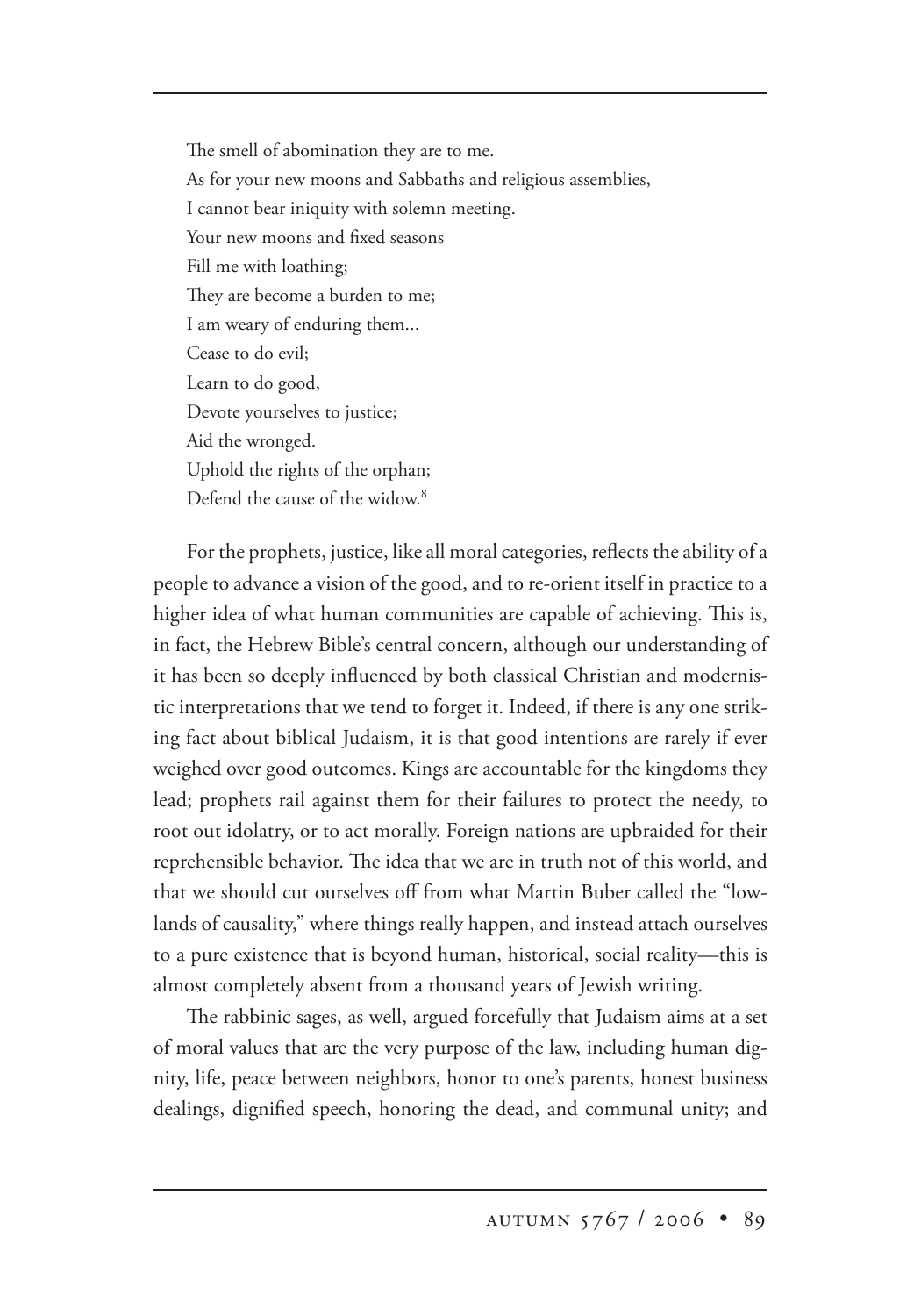that these values must be advanced in the real world if the laws are to maintain their merit. Perhaps the most vivid rabbinic statements stress that one societal value or another can be "weighed against all the rest of the commandments," or that its violation is akin to the shedding of blood—that is, a violation of the basis on which society is built:

Anyone who speaks poorly of others, it is as though he has denied a fundamental of faith.

Anyone who embarrasses his fellow in public, it is as though he has shed his blood.

Charity is weighed against all the commandments. The entire Tora is dedicated to the ways of peace.<sup>9</sup>

All of these quotations from the Talmud and Midrash reflect the decisive position that moral outcomes have in determining the moral good. They relate to the kind of society we build, rather than the kind of intentions or beliefs to which we are dedicated.

In this vein, the rabbinic tradition denounces the *hasid shoteh*, the pious fool whose excessive dedication to prayer and sanctity causes him to be a burden to those around him. In the eighteenth century, Rabbi Israel Salanter cautioned:

It is not infrequent for an energetic individual to rise in the middle of the night [to offer *slihot* prayers asking God's forgiveness for his sins], and make such noise in rising from the bed that he wakes the entire household.... He is blissfully unaware that his loss outweighs his gain.<sup>10</sup>

In other words, as opposed to the mainstream Western view, the traditional Jewish view of the good person is one in which who you are is in large measure a function not of what you think or believe, but of what you *do*—that is, where you succeed in helping society move toward a higher, better order. Not purity of faith but perfection of our world is the ideal toward which we must strive. Not piety, but performance.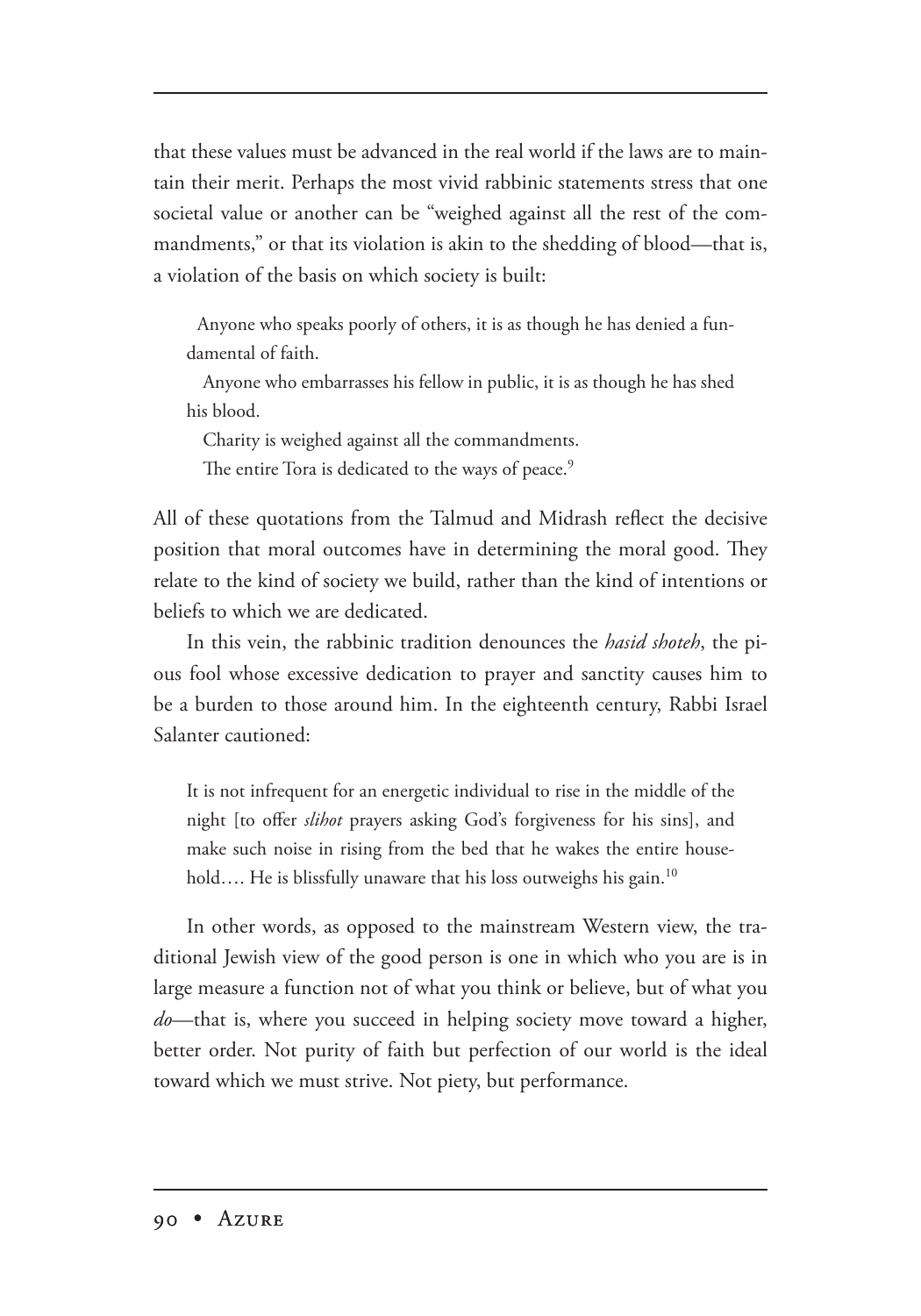**III**

This is fairly straightforward, and it is a point which many Jewish thinkers have made in the modern era. What is rarely explained, however, is why exactly we need law in order to achieve this. We may suggest that the Jewish approach to morality—as emphasizing consequences rather than intentions—leads us inevitably to a second contribution: A method of making morality effective in the world, which distinguishes Jewish moral thinking from that most commonly found in the West.

Since pre-Christian times, Western tradition has consistently sought to portray morality as a kind of personal dedication that relates to one's conscience (knowledge or faith or reason or intentions) rather than the habits of our corporeal selves—thus Plato, Augustine, Kant, and so many others. What unites this tradition is its fundamental dismissal of the body as a significant factor of the good, the assumption being that once man's mind is properly directed, his body will surely follow.<sup>11</sup> If you think good thoughts, so this theory goes, you will automatically do good deeds.

The problem, however, is that this is simply not true. As anyone knows who has ever tried and failed to bring about a major change in his own behavior, such as a diet or a change in one's sleeping patterns, it is clear that the body does not automatically follow the dictates of the soul or the mind. We conclude that smoking is bad; we do not automatically quit. If morality is really about consequences and effective actions rather than good thoughts or intentions, then it cannot exist without the cooperation of the body. And it is a very hard thing to persuade the body to do anything that it is not accustomed to doing.

As opposed to the Western moral tradition, which sets itself against the body and the material world it inhabits, Judaism describes man's nature as comprising both spiritual and material elements, both of which must be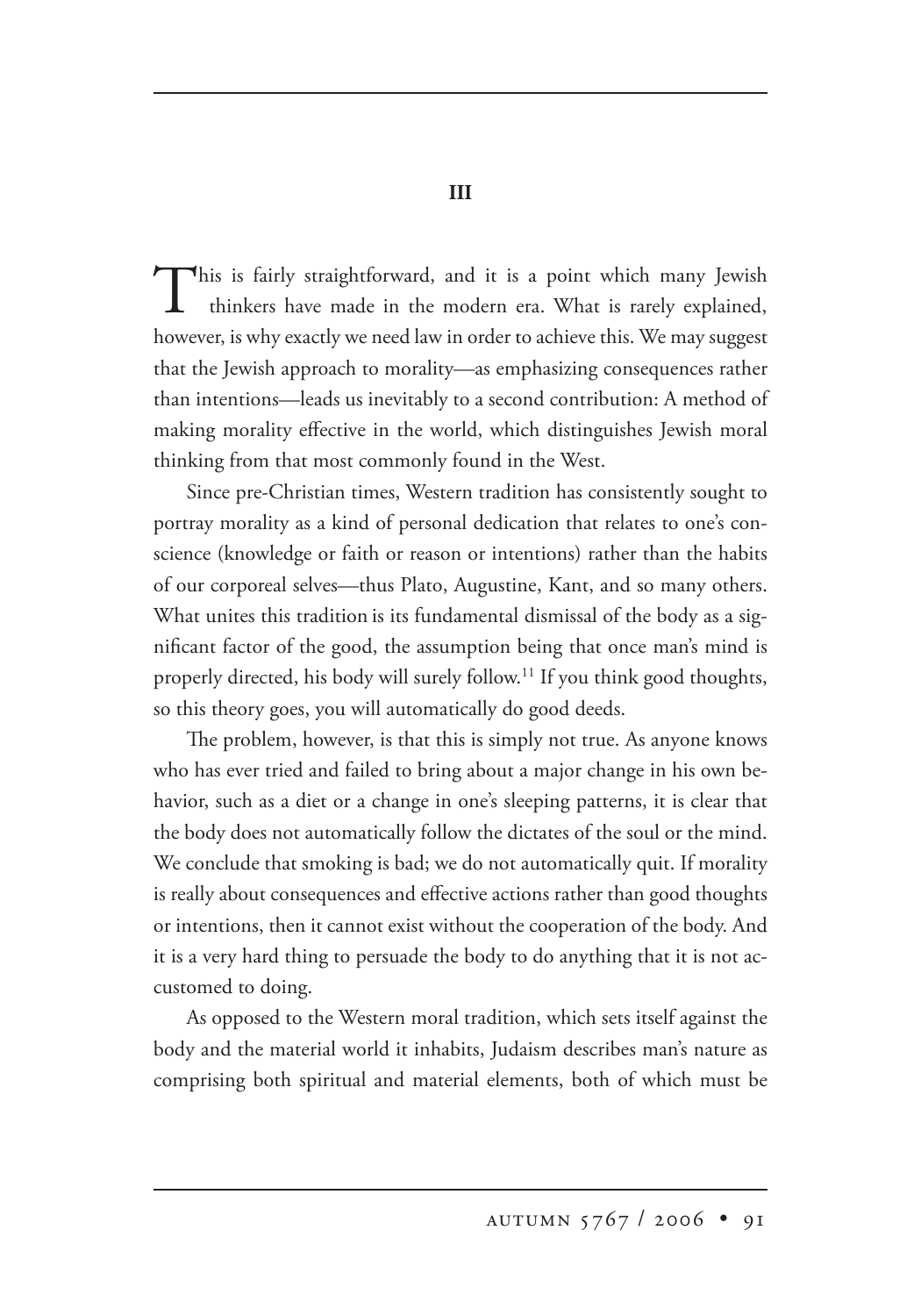engaged and tutored if we are to improve ourselves and our world.<sup>12</sup> In the midrashic literature, man is described consistently as dual, combining both the "upper" and "lower" realms, *elyonim* and *tahtonim*, the angelic and the animalistic.<sup>13</sup> He also possesses a "good inclination": Not just an idea of the good but a drive to do good, which must be trained to overcome the powerful "evil inclination," which leads us to abandon the good in pursuit of natural gratification. Much of later Jewish moral literature focused not merely on the derivation of correct beliefs, but also on the discipline required to bring about moral outcomes—such as Rabbi Moses Haim Luzzatto's eighteenth-century classic, *The Path of the Just*.

This discipline is no trifle. The body is a cauldron of complex and conflicting forces, needs, and appetites, which have no particular interest in the quiet conclusions of moral reasoning. Unlike the mind, the body cannot be taught through persuasion, for its "knowledge" does not take the form of words, arguments, or even primarily emotions. The body "understands" through habits, which are ingrained by forcing it to do things it would not have ordinarily done, and by teaching it to defer its own drives and spontaneous behaviors to the dictates of principle or vision.

We may draw an analogy to sports or music. Anyone who has ever undertaken serious training will understand that when the aim is to excel at any kind of performance, it is not enough to read books, attend classes, or think about the best way to do it. The greatest portion of our efforts must be dedicated simply to intensive practice, to repetition, to arrive at the point where doing it right is second nature—that is, to the point where it is something you do not have to think about. For someone who has practiced many long hours through intensive repetition, the basic level of performance is something that his or her body does automatically, as a matter of habit. And if one stops practicing for a few months, one loses that edge. Excellent performance in any arena requires the uninterrupted training of our unconscious, habitual, physical selves. We must work on not just our minds, but the habits of our bodies as well.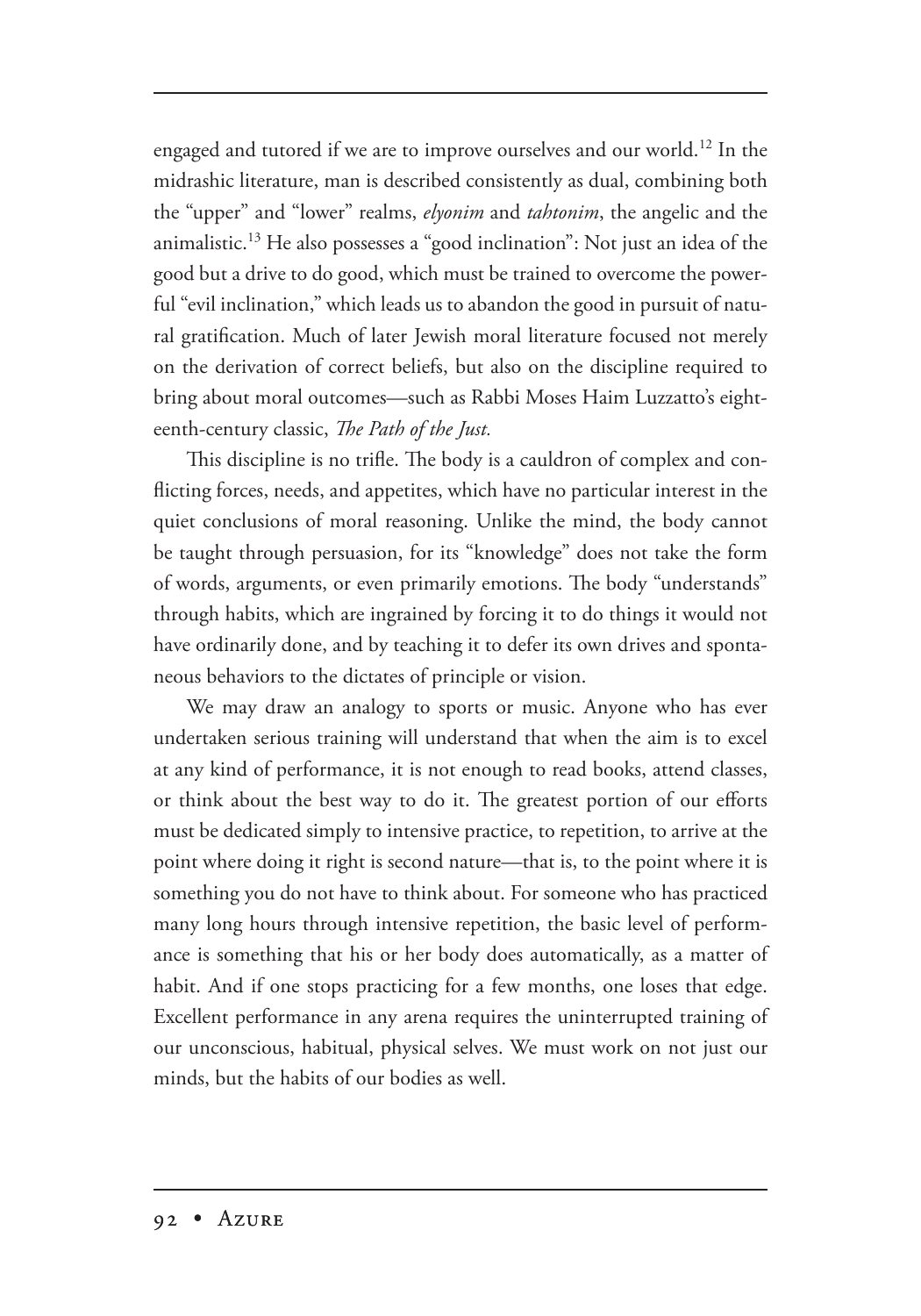Now, if being a good person is less about what you think than about what you achieve, it is difficult to avoid the conclusion that when we speak of moral excellence, we are talking about something that is more like being a musician or an athlete than like being a philosopher or a historian. It thus follows that in order to teach people to be good, it cannot be just a matter of teaching one to think or believe certain things. Morality, like any other performance skill, requires actual training, not just good intentions. And training means stricture rather than laxity, repetition rather than spontaneity.

Traditional Judaism believes in engendering good in the world by training us to adopt not only moral beliefs but moral habits. This it achieves through the discipline of law. Good actions in Judaism, such as providing for the needy, taking in guests, dealing honestly in business, and contributing one's time to family and community take on the status of not simply a good deed, but a *mitzva*—a "commandment" grounded in a system of law. Giving of yourself becomes a duty that is perceived as coming from without: Not a product of one's autonomous decision making, but an obligation which must be upheld if one is to remain on the right side of the law, and thereby uphold one's covenantal obligations to God and Israel. Thus, whereas modern Western thinking tends to view as genuinely moral only those actions which stem from an act of self-legislation—a decision to follow a rule that is, in essence, of one's own making—Judaism takes the opposite view: That whereas there is certainly something admirable about the individual who invents good rules and keeps them faithfully, only a morality which is grounded in law can be counted upon not only to help redress a specific crisis, but also to act as a consistent force that instills the habits of goodness in both the individual and the community.

This is perhaps what the Talmud in tractate Kidushin meant when it said that one who is commanded and takes action is greater than one who is not commanded, but acts nonetheless.14 Morality must not be left up to the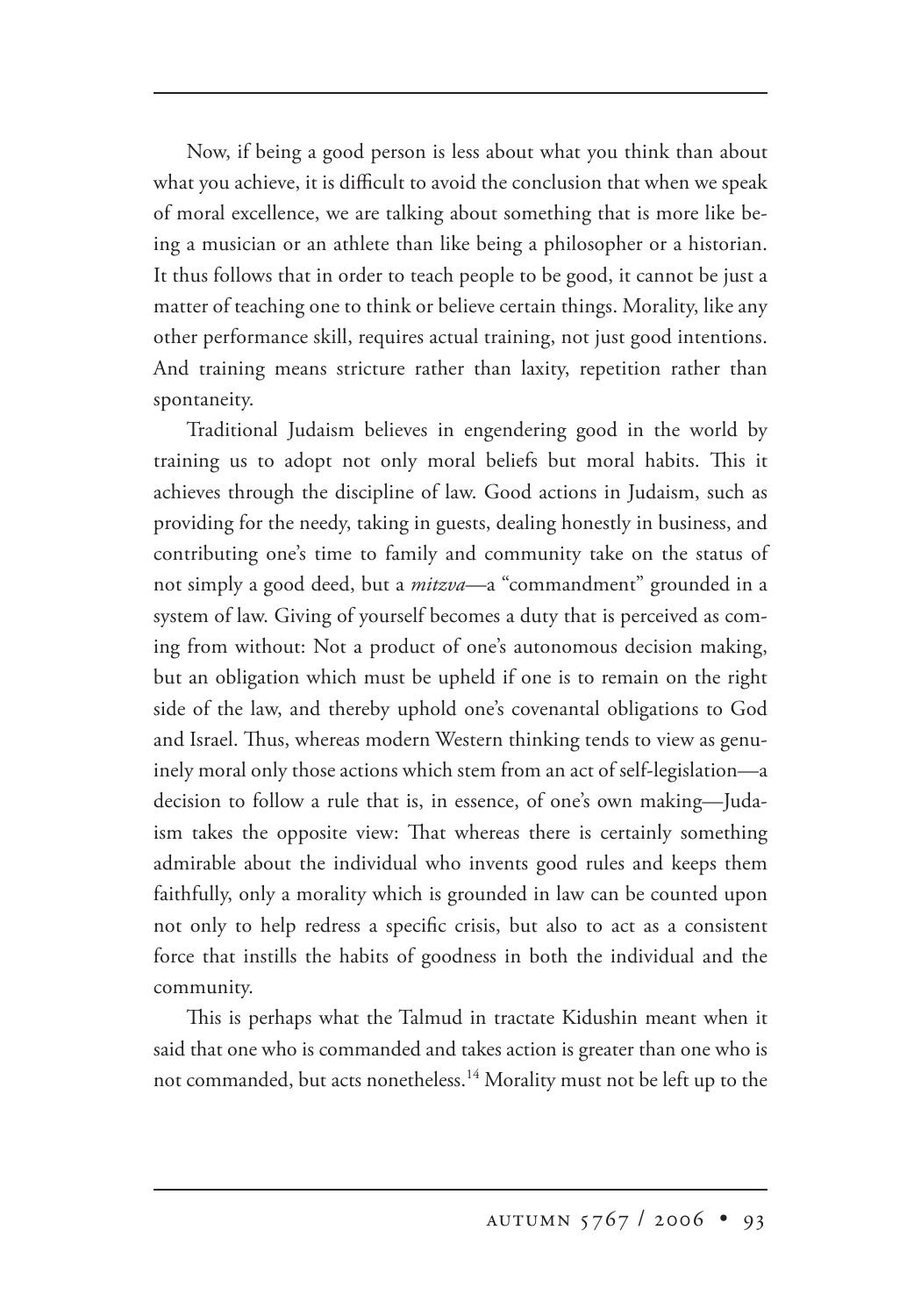immediate decision of the individual actor who finds himself in the situation of a moral dilemma. Rather, the moral person is one whose habits lead him to do the right thing without having to think too hard about whether he or she wants to or not.

# **IV**

This aspect of the law—as the principal agent of moral training for the Jew—is not, however, limited only to those laws that deal directly with overtly moral questions. According to Judaism, even the "ritual" aspects of Jewish law, or those that appear to have no moral content, are nonetheless crucial for the training they provide. The dietary laws, for example, can be understood as preparation for a situation in which proper moral conduct may come into conflict with a specific physical urge, in this case the appetite for food. Through the continual, controlled inhibition of this appetite, man learns to limit the influence of this urge upon his actions.<sup>15</sup> When combined with similar training regarding other physical inclinations, man's being as a whole becomes conditioned to responding rightly and accurately whenever emotions or inclinations conflict with moral demands. As Eliezer Berkovits, one of the leading philosophers of Judaism in the last century, put it:

The aim [of the law] is to teach... a new "awareness," one which is foreign to the organic [physical] component of the human personality.... The purpose of the inhibitive rules is to practice saying "no" to self-centered demands; whereas the fulfillment of the positive commands is the exercise of saying "yes" in consideration of an order different from one's own.<sup>16</sup>

This does not, of course, mean that the ritual laws have no spiritual or theological meaning beyond their importance for moral training. On the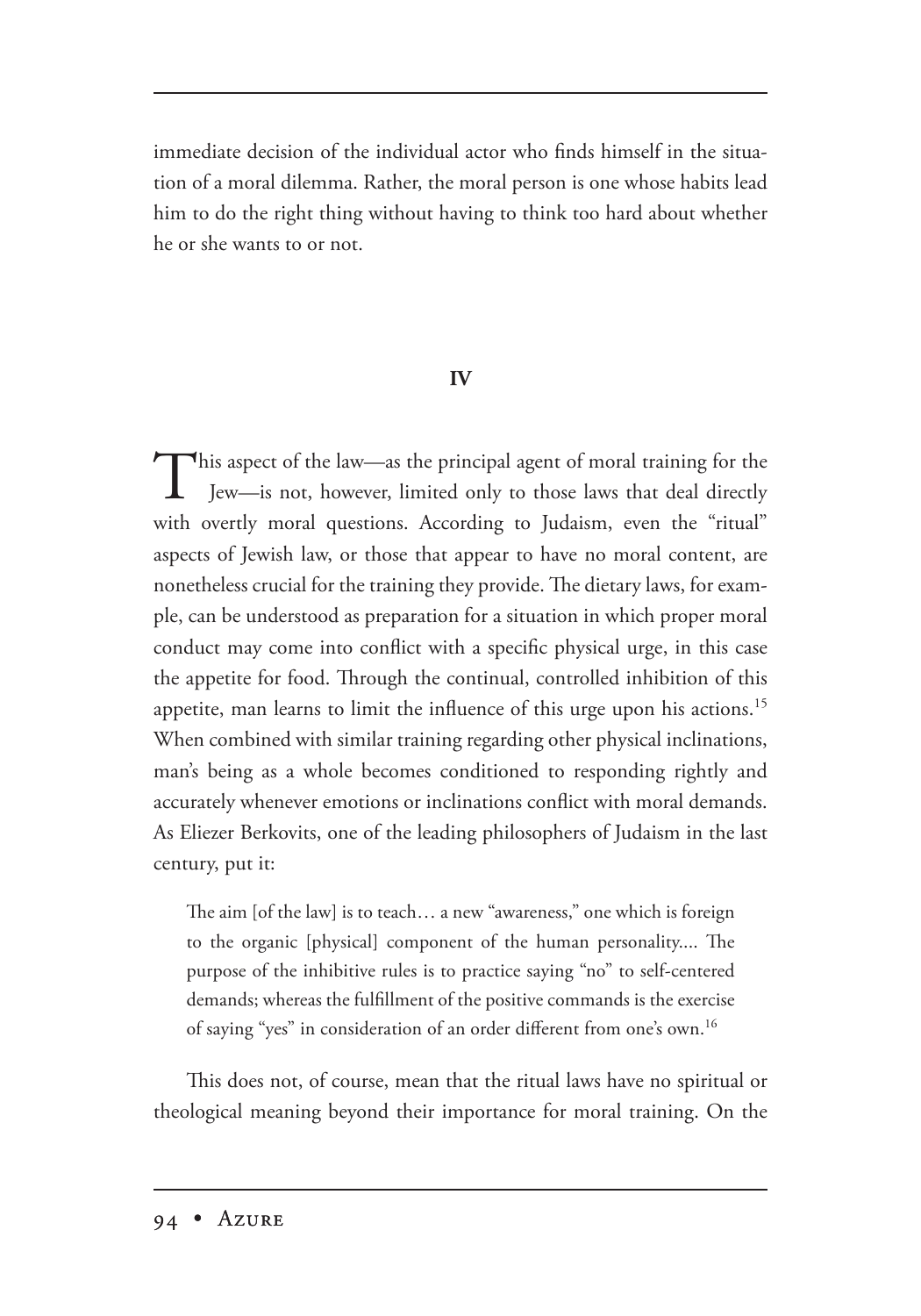contrary, Jewish ritual is filled to the brim with symbolism concerning the Jew's relationship with God, his community, or his own inner self. But such additional meaning could have been reached, one may argue, even if these rituals were not rules, but merely customs passed on from parents to children. What the idea of law contributes is the sense of acting out of obligation, even in contravention of momentary desires. By presenting rituals as law, Judaism demands that people impose discipline on their own actions in every sphere of their physical lives. Thus the tradition trains them as moral beings in a way that no amount of preaching can.

To illustrate the advantages offered by this kind of discipline, it is useful to consider the example of moral conduct with regard to speech—and in particular, the injunction against gossip, or the spreading of stories about people. This is derived from the Ninth Commandment's declaration that "You shall not bear false witness against your neighbor," as well as the verse in Leviticus that says, "You shall not go as a talebearer among your people."<sup>17</sup> The reason gossip is considered a bad thing is, I think, fairly clear: Everyone has said or done things of which they are not proud. It does very little good for a society to be in the habit of amusing itself by spreading the news of these failings as far and thin as it can. Even if the things that are being said are entirely true, it is nonetheless a very painful thing to have every mistake one has ever made circulating forever among people whose opinions matter to us. It alienates the individual and makes people less willing to strive, to sacrifice, and to dedicate themselves to the well-being of those around them.

We all know this to be true. And yet, the version of this moral principle that most of us normally hear, something along the lines of "It's not nice to gossip," does hardly anything at all to change people's behavior. When we stop and look around us, we quickly see that the telling of pointless and hurtful stories—things that no one could possibly have a decent reason for knowing about—are everywhere. The matter of who did what with whom has become hard to distinguish from public debate and legitimate criticism. And even if we feel bad about it once in a while, the truth is that in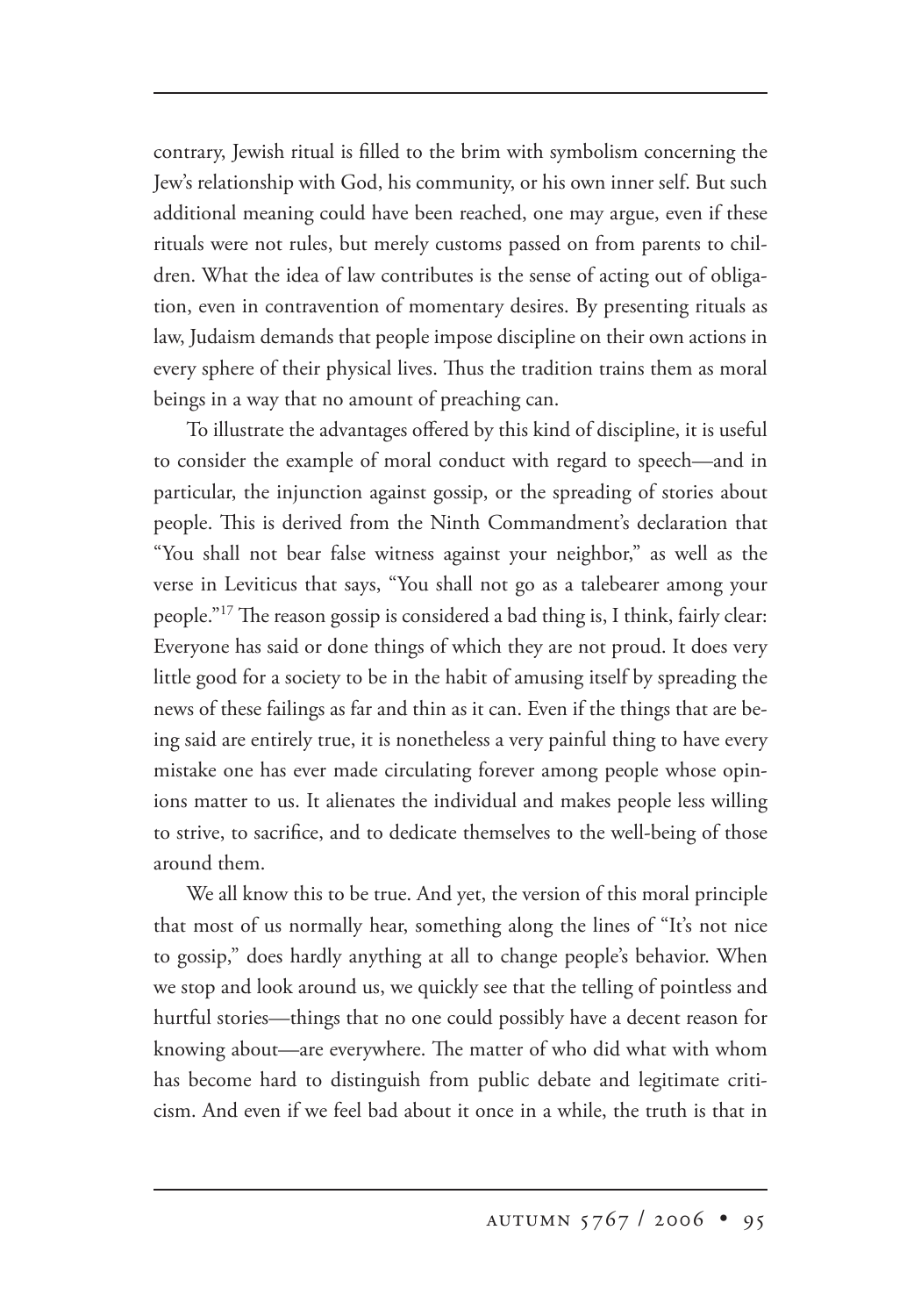a society in which being an entertaining person means taking part in the spread of nasty stories about others, it is virtually impossible to avoid doing it yourself.

In Judaism, the prohibition against gossip is a law, beginning in the Bible and continuing with a developed literature on what one may or may not say about others. Gossip is called *lashon hara*, "the evil tongue," and the rabbis believed it to be one of the worst of societal ills. According to the Talmud, "Anyone who speaks the evil tongue, God says of him: He and I cannot live in the same world." According to one midrash, *lashon hara* is the source of all plagues; according to another, anyone who speaks it has no place in the world to come. According to a third, the evil tongue is described as being equal to the shedding of blood, sexual immorality, and idolatry—the three sins which Judaism holds that one ought to die for rather than commit.<sup>18</sup> These may be extreme formulations, and one should take them in the spirit of classical rabbinic hyperbole. The point is that this is a deeply held value, one that expresses itself not just in aphorisms, but also as law, with entire books having been written delineating the borders between legitimate criticism and the evil tongue.

And indeed, in today's world, there exist living communities of people who dedicate themselves to the observance of this law, and who have as a result developed entirely different habits of speech from the ordinary conversation we encounter. These people take the laws of *lashon hara* seriously, and have worked hard to inculcate the habits of good speech, and with no small measure of success. In most cases, they have gone to a great deal of trouble to better themselves not because of some general principle of being nice or being good, but because doing so is the law, and they strive to be law-abiding people.

A further example of the power of habit-forming moral training is the law of charity, or *tzedaka*. Here again, we see a striking difference between the classical Jewish and Christian views. In the classical Christian tradition, charity is in essence an act of grace. Just as the Almighty forgives us even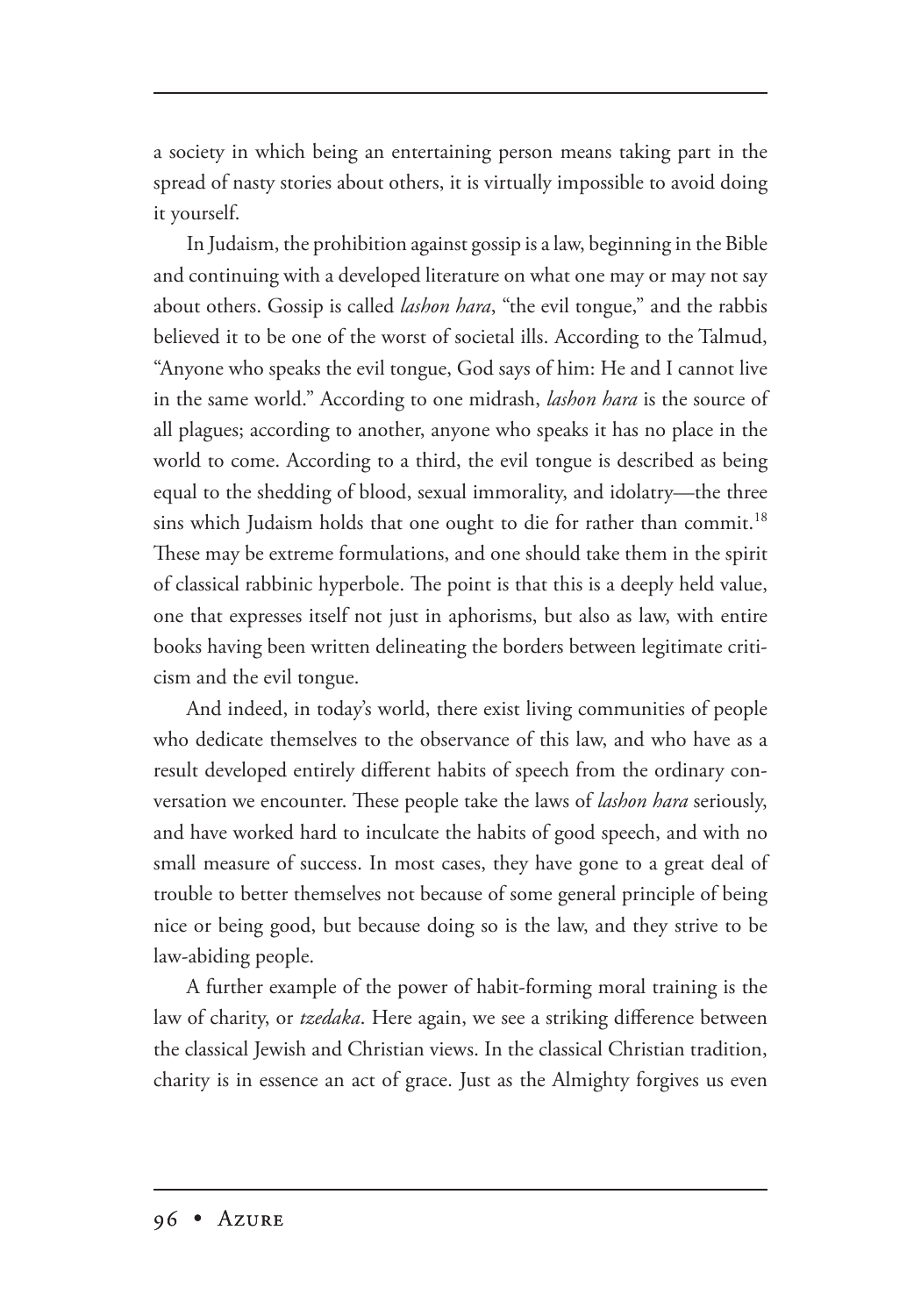though we are all sinners, and even though we do not deserve it, so, too, do we give to the poor as an act of God's grace, allowing ourselves to be a vessel of his goodness above and beyond anything that is deserved.

In Judaism, however, philanthropy is a law. One who is not himself poor is obligated to give one-tenth of his or her income to the needy. It is not considered an act of grace, but of mandatory righteousness. Thus is the word *tzedaka* related to the word *tzedek*, meaning righteousness or justice. Giving, according to Judaism, is an act of duty and right action. One is obligated to be a giver, and to help those in need.

The result of this has been a deeply effective tradition of philanthropy throughout the Jewish world, one that continues in communities that have long abandoned the traditional approach to Jewish law in general. Jews in the United States give well beyond their numbers, to both Jewish and non-Jewish causes. This is not because Jews are magically or genetically programmed to be nice to the needy. It is instead largely a result of the fact that for many centuries, Jews were brought up to believe that philanthropy was a *mitzva*, or a law. In more traditional Jewish communities, children are taught from a very early age to put a coin in a charity box every day. It is a habit that is reinforced throughout their childhood by virtue of its status as law, an observance no less obligatory than keeping kosher. The result is that these children grow up in communities in which charitable giving—which, in other cultures, is just another good deed—is accepted as a universal communal norm: Something that everybody simply does, out of habit.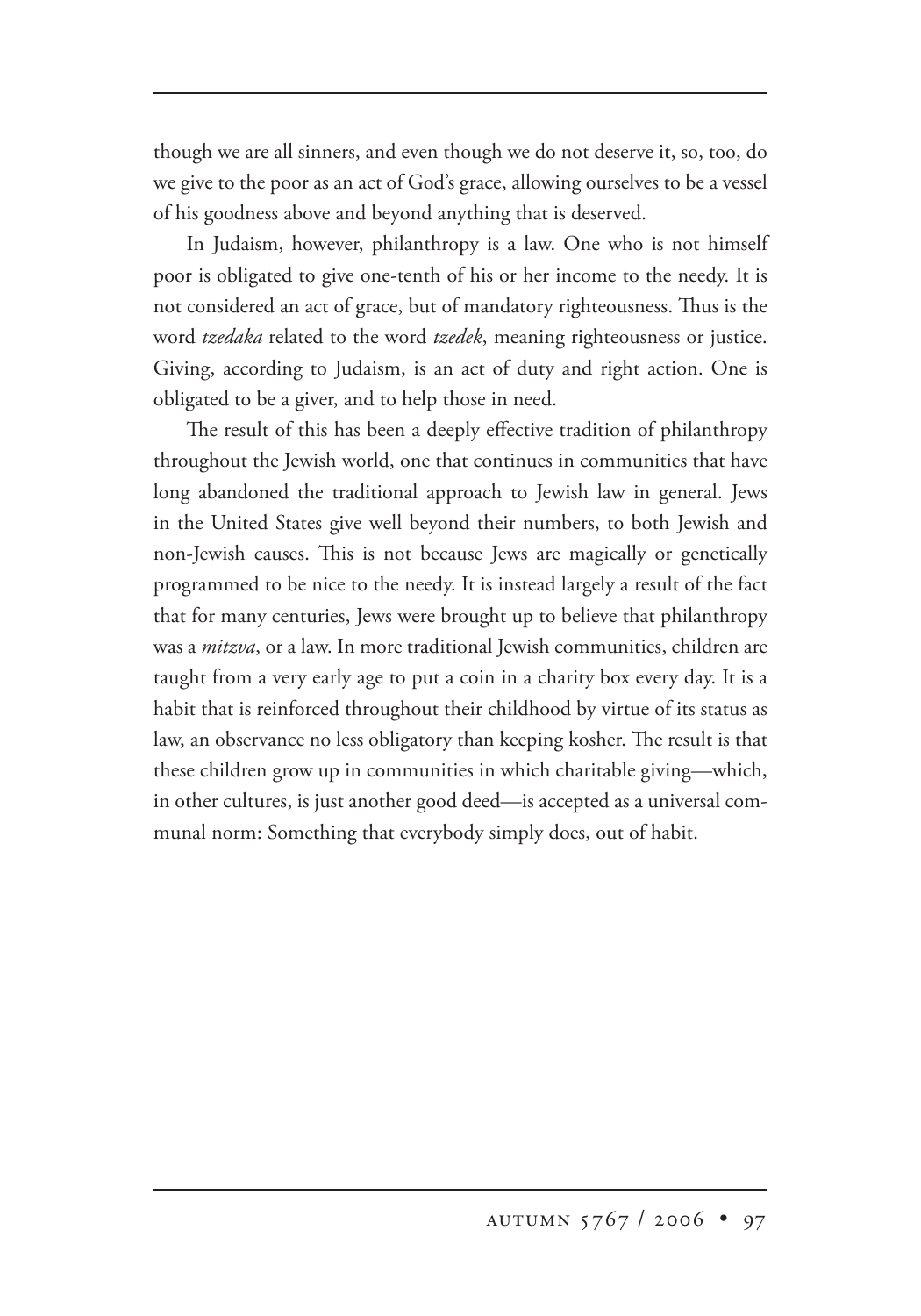Up until now, we have spoken mainly of the habit-forming exercise that law provides. When we shift our focus to the communal level, however, this kind of discipline offers a number of additional, powerful advantages that I believe can be accrued only when our moral beliefs and societal vision are grounded in a system of law.

One such advantage is the social sanction that accompanies law in general. Law raises the stakes of violating the moral code by making any violation into an assault on the system as a whole, and by turning people who are not fully committed to moral behavior into lawbreakers. To illustrate this point, it is worth taking a look at an example from American history: The problem of racial discrimination. This is truly one of the most remarkable transformations a people has ever undertaken: How a nation that preserved the institution of slavery well beyond most other civilized countries, and that, in the middle of the twentieth century, still allowed racial theories to figure prominently in politics and public culture, in the course of a single generation turned "racism" into a word as dirty as "tyranny," and within half a century all but eliminated it from polite discourse.

How did this happen? Of course, it began with a Declaration of Independence that declared all men to have been "created equal" and "endowed by their creator with certain inalienable rights." It continued with a rise of public support for equality in the twentieth century. But the turning point, the moment that made Martin Luther King's dream a reality, was undoubtedly the passage of the Civil Rights Act in 1964, which made illegal all racial discrimination in businesses, federally funded agencies, and the public square. By making racism not just wrong, but *illegal* in key spheres of life, society had rendered a decision, and had sent a vivid message to racists throughout America: This is what this nation stands for. Believe what you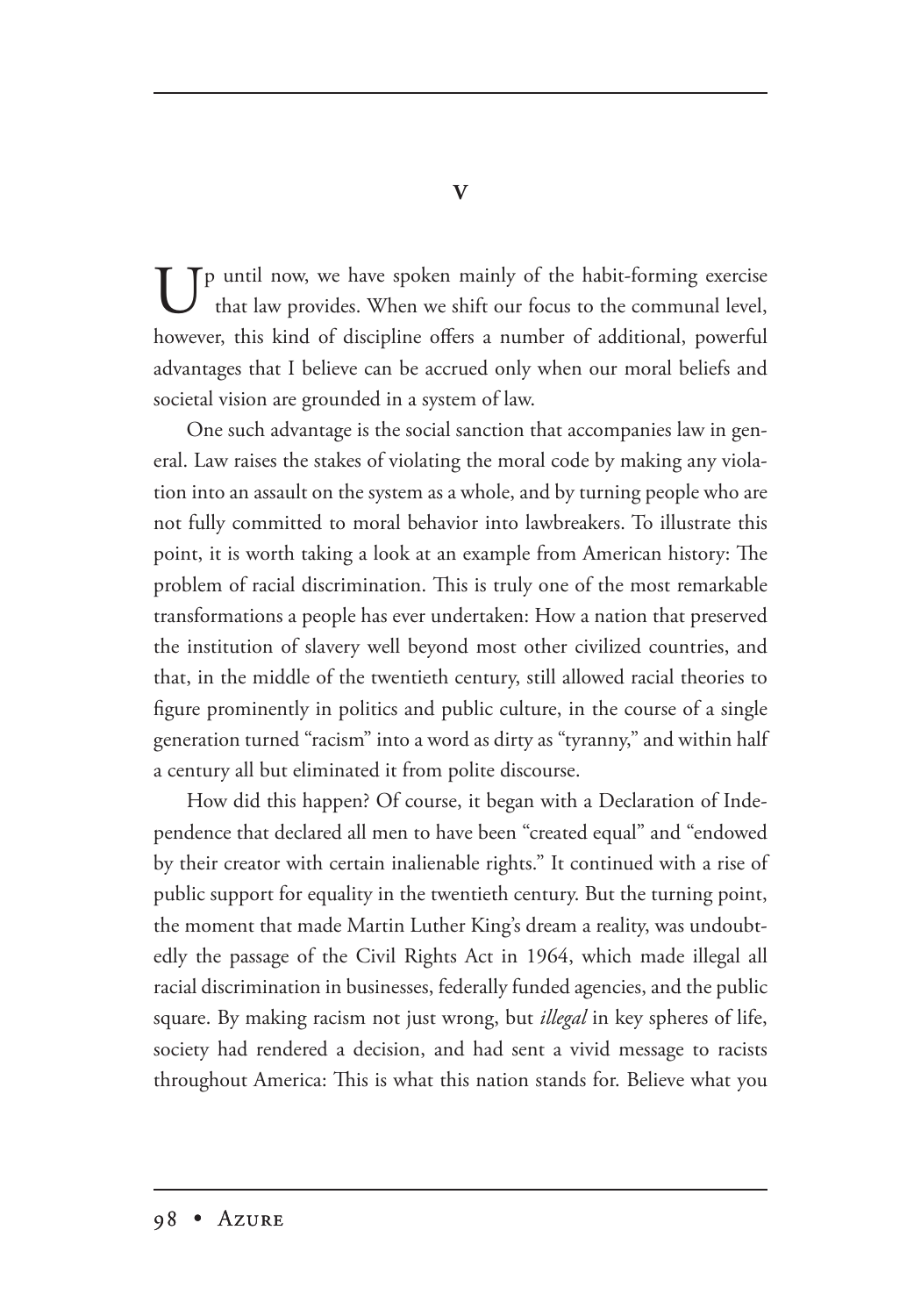want in your heart, but know that this country holds you to be wrong and counts you among the lawbreakers.

Law, it seems clear, provides a degree of social sanction, and of collective clarity in moral understanding that good values alone never can. Yet it offers a further advantage, as well: The power of what we might call "social coordination." It is simply much easier to keep a moral precept if everyone around us is doing so as well. This is why artists band together in artists' colonies, and why we form societies and clubs. We gain confidence in our ways and learn to follow them more effectively when surrounded by likeminded people. As anyone knows who has ever attempted to keep the Sabbath, kashrut, or any other system of practice, it is incomparably easier to do this in the company of others. From the feeling of confidence that is gained by seeing others around us behave similarly, to the removal of the burden of "making a statement" when all we really wanted to do was to live a certain way, it is amazing how much easier it is to be what we want to be when the community we live in is that way as well.

This is no less the case with moral behavior. We are better when we are around good people. Good, like evil, is infectious. One obvious example in Judaism is the unique set of practices associated with death and bereavement. Particularly for those of us who have never lost someone dear to us, there are few things as awkward as visiting a house of mourning. We love and enjoy life, and death is for us an unwanted mystery; we do not understand it, and most of us have little desire to bring ourselves close to it. Comforting the bereaved is therefore very difficult, and many of us simply do not do it. Or perhaps we do it in a perfunctory way, hanging back at the funeral and then running off, convincing ourselves that the bereaved do not really need us, or that the other visitors are more capable of providing comfort than we are.

At the same time, however, we all know this is a terrible thing: That there is something selfish, and spiritually weak, about letting that awkwardness carry the day. For the truth is, the family of the deceased may need us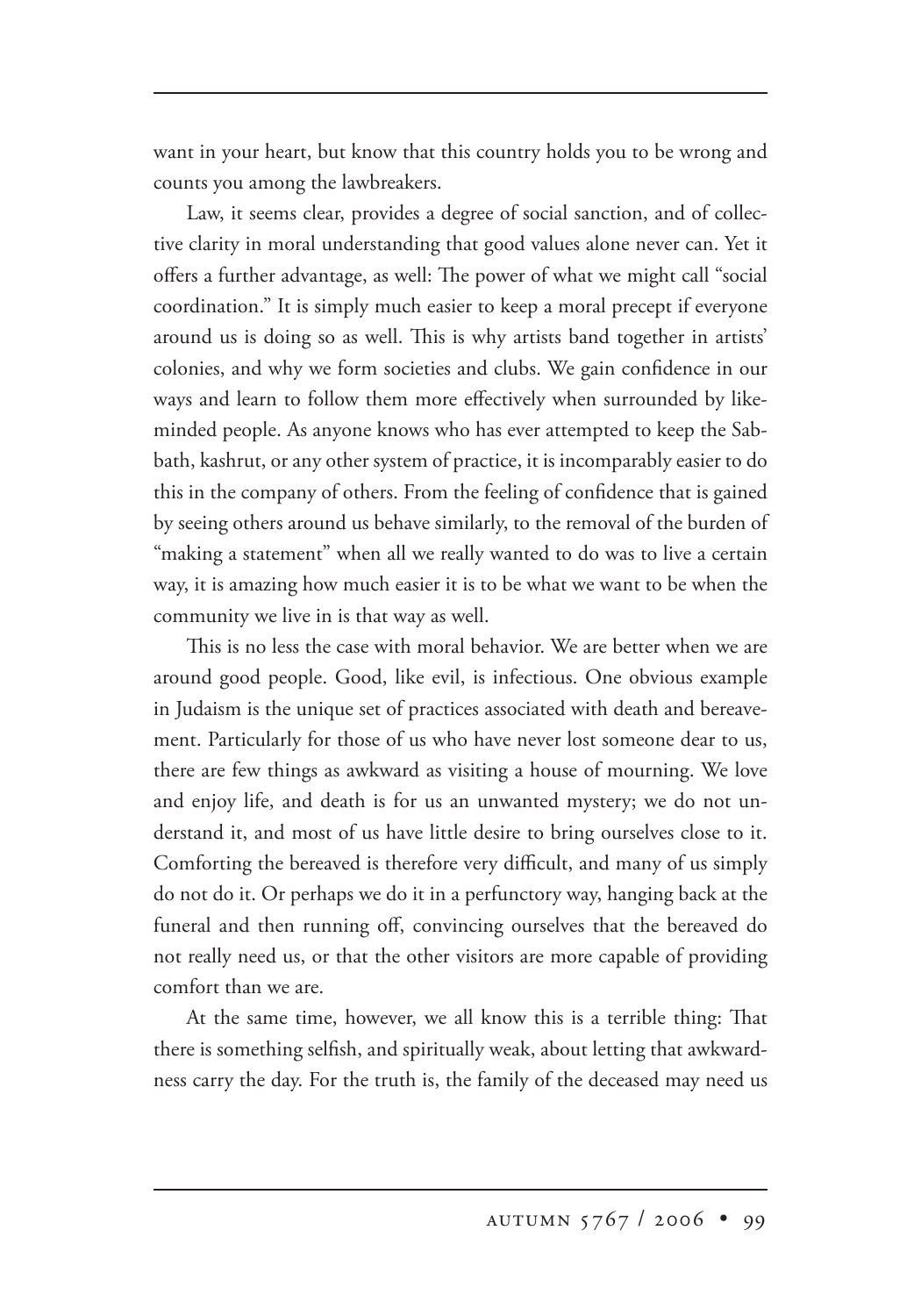right now, sometimes desperately. In our uniquely individualistic modern world, the mourner is often left uniquely alone. By allowing our weakness to get in the way, or by doing what we feel like doing at that moment, as opposed to doing what we should, we betray those who need us the most.

Judaism, however, turns the good act of comforting the bereaved into a law.19 For seven days from the time of the burial, everyone in the community is dutybound to visit the mourner and to comfort him or her by his presence. We must listen to the mourner when he or she wishes to speak, or else simply show ourselves in silence for the mourner who does not. Through the societal coordination which comes with law, Jewish communities throughout history and to this day have succeeded in supporting their own people when it has mattered most. At a time when bereavement is overwhelming, when one faces a unique and powerful sense of not just loss but also loneliness, Jewish morality makes itself felt, brings itself into the life of the mourner, and assures him that despite the unfathomable nature of the loss, the mourner is not, cannot ever be, truly alone. And in communities where this is practiced, comforting the bereaved becomes incomparably easier. You do it because everybody does it, you do it because you have to, and you do it together with others. This is what it means for something to be a law.

We now arrive at the final, and perhaps most important, advantage of fered by thinking about moral behavior in terms of law. This advantage has to do with the impact law has on our inner selves. Throughout the discussion, I have pointed to the ways in which Jewish tradition directs our focus away from thoughts and beliefs, and toward actions, habits, and the effect we have on the world. This inattention to the inner self does not, however, stem from disregard. There is an inner truth to who we are. There are good people, not just good actions.

It is the Jewish view, however, that a sincere change in our inner selves is not accomplished by focusing on beliefs or faith or theory or knowledge.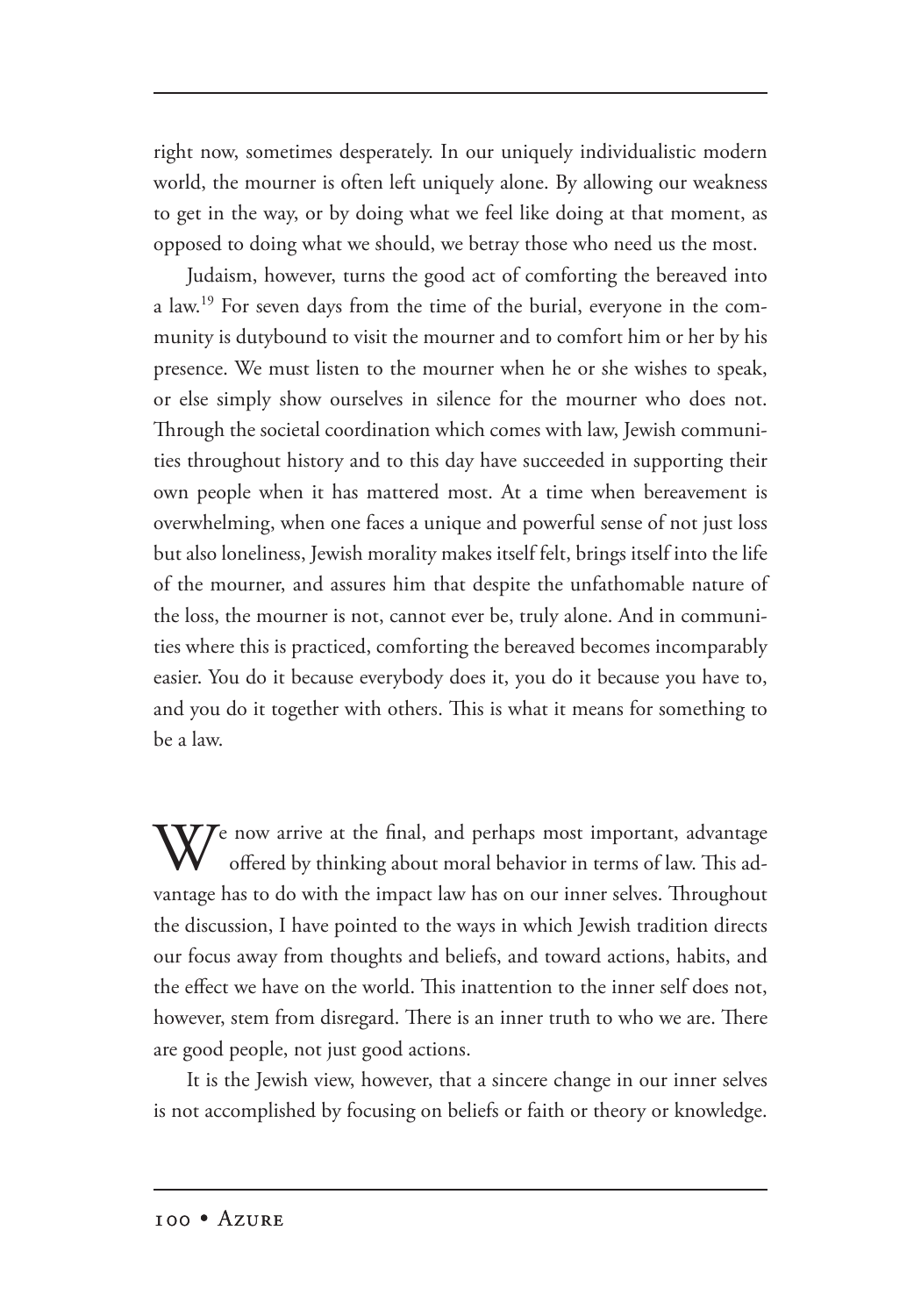Inner self-improvement, paradoxical as it may sound, begins with our actions. It requires not a "leap of faith," but rather what Abraham Joshua Heschel called a "leap of action."20

Instead of hoping that our actions will follow our beliefs—which, as we have seen, does not work—Judaism believes that only if our actions and our moral habits are right and good can we become better people inside. The practice of giving charity makes people more charitable; the practice of careful speech makes us more sensitive to the impact of our words on others; the practice of taking in guests makes us more hospitable; the practice of visiting the sick or bereaved makes us more sensitive to the tragedy of others. These practices begin as law, but once we have acted in accordance with the law, we improve as a result.

Why is this so? The first reason is quite obvious: Life is a very distracting thing, and we really do need to be reminded of the moral considerations that make us good people. Law reminds us to do that which we really know to be right when the pressures of life lead us to seek a way out of our duties.

Yet I think there is a more profound reason, one which gets to the heart of how law gives us the opportunity to be better people than we may have otherwise been. A friend of mine who served in the Israeli army once told me that the most important thing he discovered in his basic training was the wealth of his own hidden abilities, the things he never thought he could do. By being forced to march for three days straight on three hours' sleep each night, he discovered wellsprings of strength he never knew were there—a lesson which he carries with him in times of great stress in civilian life.

This is not surprising. It is, after all, a remarkable feature of human beings that *we believe the things we see*. And very often, we disbelieve the things we do not see. We come to believe that we are strong because we have seen ourselves be strong; whereas if we never have the chance to see ourselves be that strong, we just think we are not.

The same holds for moral behavior. When we act morally—even if our intentions are not as pure as snow—we nevertheless experience the good act as a precedent for our own behavior. This can have a tremendous effect.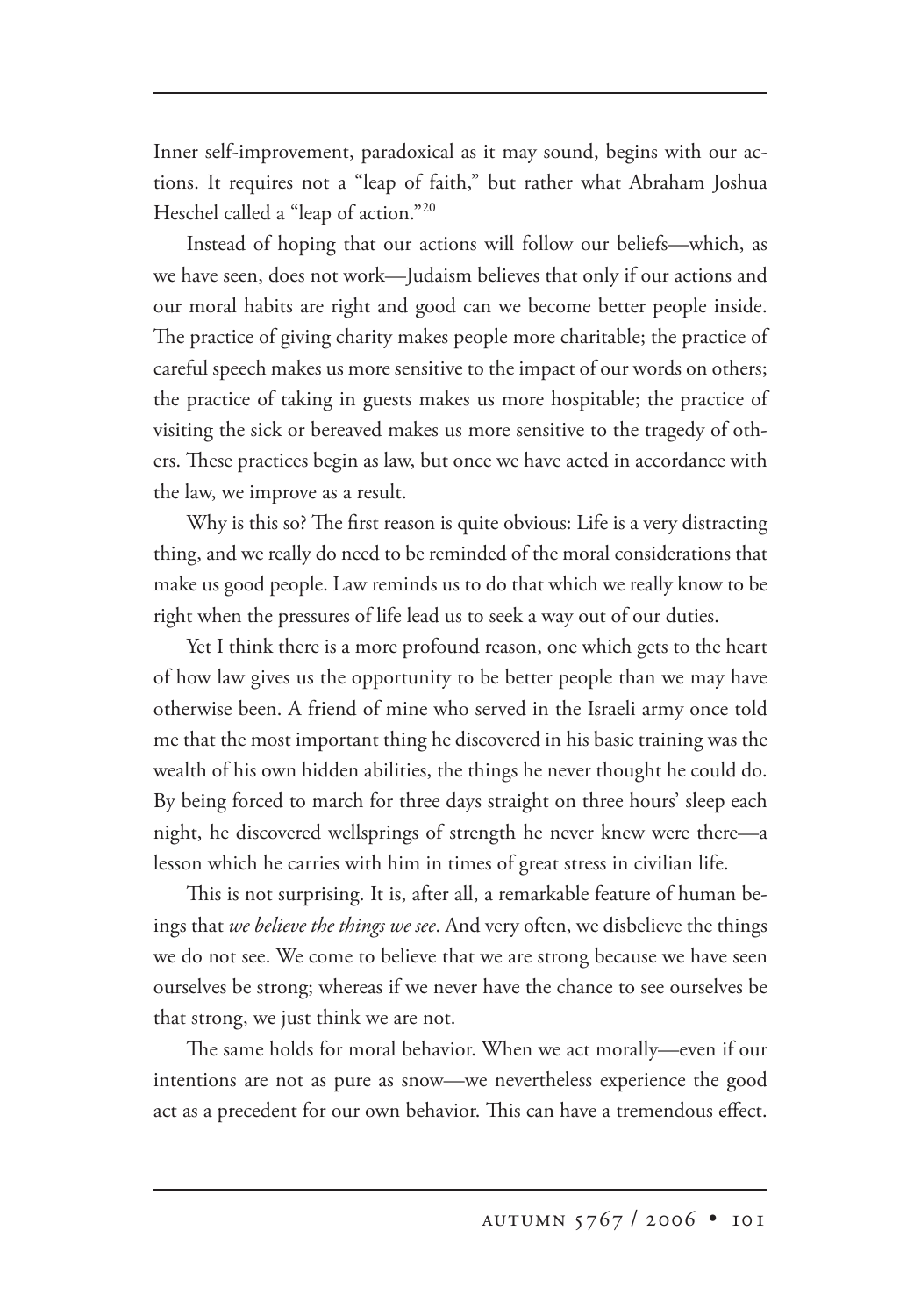When we do not see ourselves giving *tzedaka*, or charity, it is easy to fall into the habit of thinking that it is not something we are capable of doing. We find excuses for why we cannot really afford it. But when we give charitably even under compulsion of law, we come to believe this is a standard we can live up to. It refutes the secret denials, the silent suspicion that maybe we just are not such good people.<sup>21</sup> It is a proof to ourselves, in other words, that we really can be, and really *are*, charitable. It puts the act of giving into our "comfort zone," making it a part of who we are.

Judaism has always believed that it is our actions that fashion our inner sentiments, that give us concrete, reliable data as to who we really are, and that create the true momentum for improvement. Only from this kind of knowledge of ourselves may we derive the strength to do good things even in the face of intense pressure from our peers, our colleagues, our superiors, or our own laziness. As R. Elazar ben Azaria says in the Mishna:

One whose wisdom is great but his deeds are few, to what may he be compared? To a tree that has many branches but few roots; the wind blows, and turns the tree on its head. But one whose deeds are greater than his wisdom, to what may he be compared? To a tree with few branches and many roots: Even if all the winds of the world were to blow on it, it would not move from its place.<sup>22</sup>

#### **VI**

 $\mathbf{V}$   $\mathbf{V}$  have seen, then, that morality according to Judaism is about acting as a consistent, effective force of good in our world. This begins by viewing our obligation to outcomes, not just good intentions. Perhaps the Talmud put it most strikingly in the following declaration in tractate Shabbat: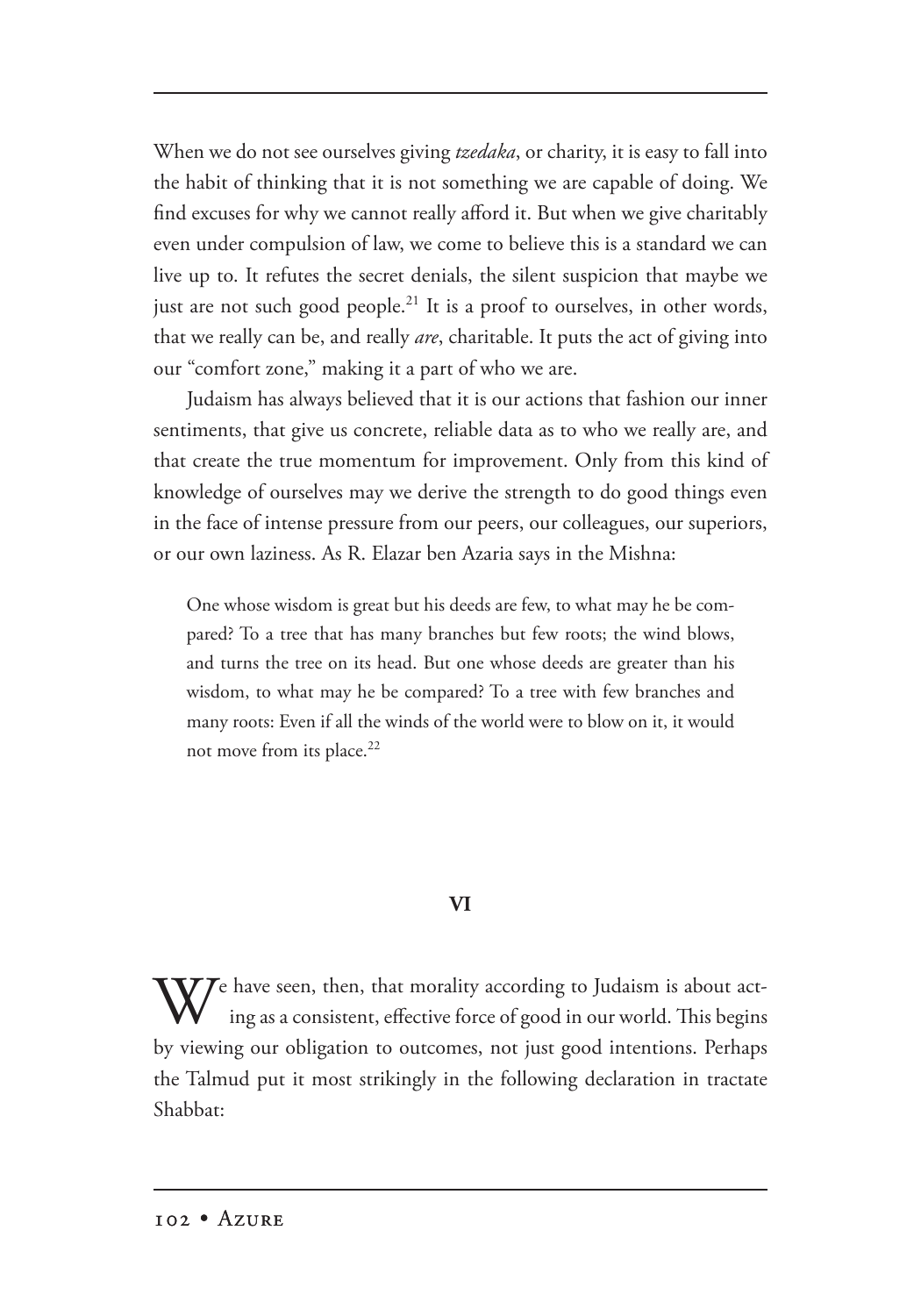Whoever can stop the members of his household from committing a sin, but does not, is held responsible for the sins of his household. If he can stop the people of his city from sinning, but does not, he is held responsible for the sins of the people of his city. If he can stop the whole world from sinning, and does not, he is held responsible for the sins of the whole world.<sup>23</sup>

In Judaism, in other words, being good is about taking responsibility. It is about making sure that things really do change for the better. It is not about what we think or feel about things. It is about actually transforming our world.

And if we really want to transform our world, then what we need is a discipline that trains us to excel as moral actors. In Judaism, this discipline is what is gained by trying to live one's life according to law. This does not mean, of course, that every person who tries to live according to Jewish law turns out to be moral. But for those Jews who want to be moral, and who want to develop the habits of good behavior, the idea of bringing morality under law offers a method of training—a kind of ongoing moral boot camp—that makes one strong enough to be good. In Judaism this is crucial, because being a good person means not only having "meant well," but also having saved the day.

It is important to add, moreover, that these points about the relationship between law and morality are not limited in their importance to the role played by the individual. On the contrary, it is precisely because of Judaism's concern for human history—that is, the belief that communities and peoples and nations may yet see their moral standing improve over time—that this kind of morality is the Jewish path for both individuals and collectives. It is this aim that Jewish law and morals seek to advance in history: Of teaching human beings, body and spirit, individuals and nations, to make a better world.

*David Hazony is Editor-in-Chief of* A*. is article is based on a lecture delivered at the Shalem Center/Birthright Institute conference in Tarrytown, New York.*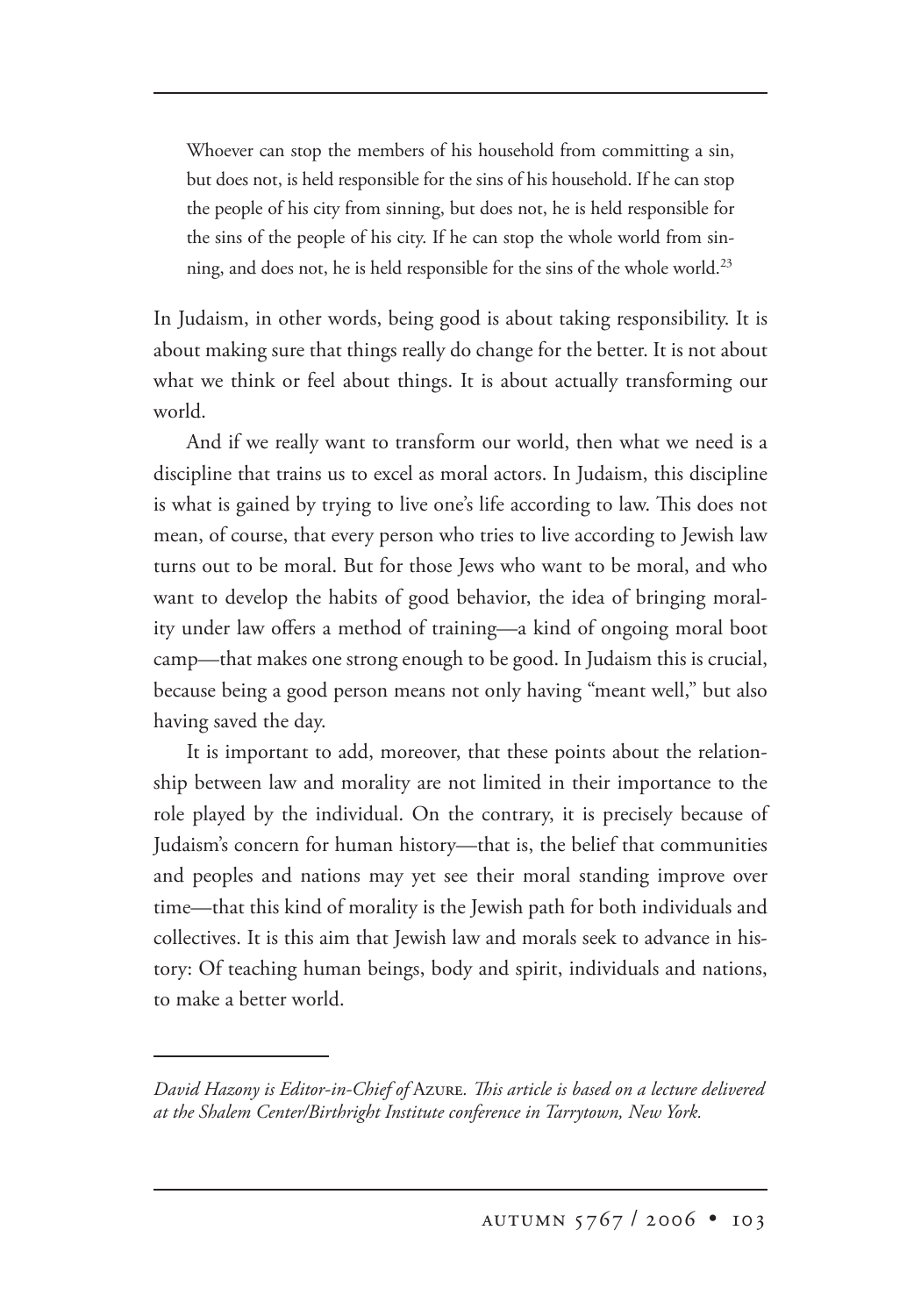## *Notes*

1. Leviticus 19:9-16.

2. "A Statement of Principles for Reform Judaism," approved by the Central Conference of American Rabbis, May 26, 1999, in Pittsburgh.

3. Jewish law, of course, has its origins in the Bible, in which major sections of the books of Moses, especially Exodus, Leviticus, and Numbers, are dedicated to spelling out the basic legal principles upon which the new Israelite society was to be founded. Jewish law also plays an important role throughout the books of prophets and kings, in which the success or failure of rulers, whether they "did right in the eyes of the Eternal," is determined to no small extent by how well they upheld and enforced the law of God.

But the emphasis on law in Judaism did not really reach its height until the talmudic period. No longer possessing the worldly power of the biblical monarchy, the Jews still possessed significant communal autonomy, and their literature developed a broad, profound affinity for legal discussion, one which covers all areas of life, and which stood as one of the central pillars—perhaps *the* central pillar—of rabbinic thinking. As the rabbis themselves put it, "Since the destruction of the Temple, the Holy One has nothing in his world other than the four cubits of law." Brachot 8a.

4. A number of the ideas in the first half of this lecture were delineated in an earlier, more detailed way in my analysis of the moral philosophy of Eliezer Berkovits which appeared in these pages in 2001. See David Hazony, "Eliezer Berkovits and the Revival of Jewish Moral Thought," AzURE 11 (Summer 2001), pp. 23-65.

5. Immanuel Kant, *Groundwork of the Metaphysics of Morals* (Cambridge: Cambridge, 1997), p. 8.

6. C.S. Lewis, *Mere Christianity* (New York: HarperCollins, 2001), pp. 91, 93. Emphasis added.

7. Jeremiah 5:28-29.

8. Isaiah 1:11-17.

9. Arachin 15b; Bava Metzia 58b; Bava Batra 9a; Mishna Gitin 5:8, and the discussion in Gitin 59b. The Tosefta relates that "because of the ways of peace," Jews are obligated to support the poor of the non-Jewish communities, to visit their sick and to bury their dead "as one buries the dead among Jews." Tosefta Gitin 3:18. Eliezer Berkovits, *Not in Heaven: The Nature and Function of Halakha* (New York: Ktav, 1983), pp. 25-26.

10. Joseph Telushkin, *Jewish Wisdom: Ethical, Spiritual, and Historical Lessons from the Great Works and Thinkers* (New York: Morrow, 1994), pp. 331-332.